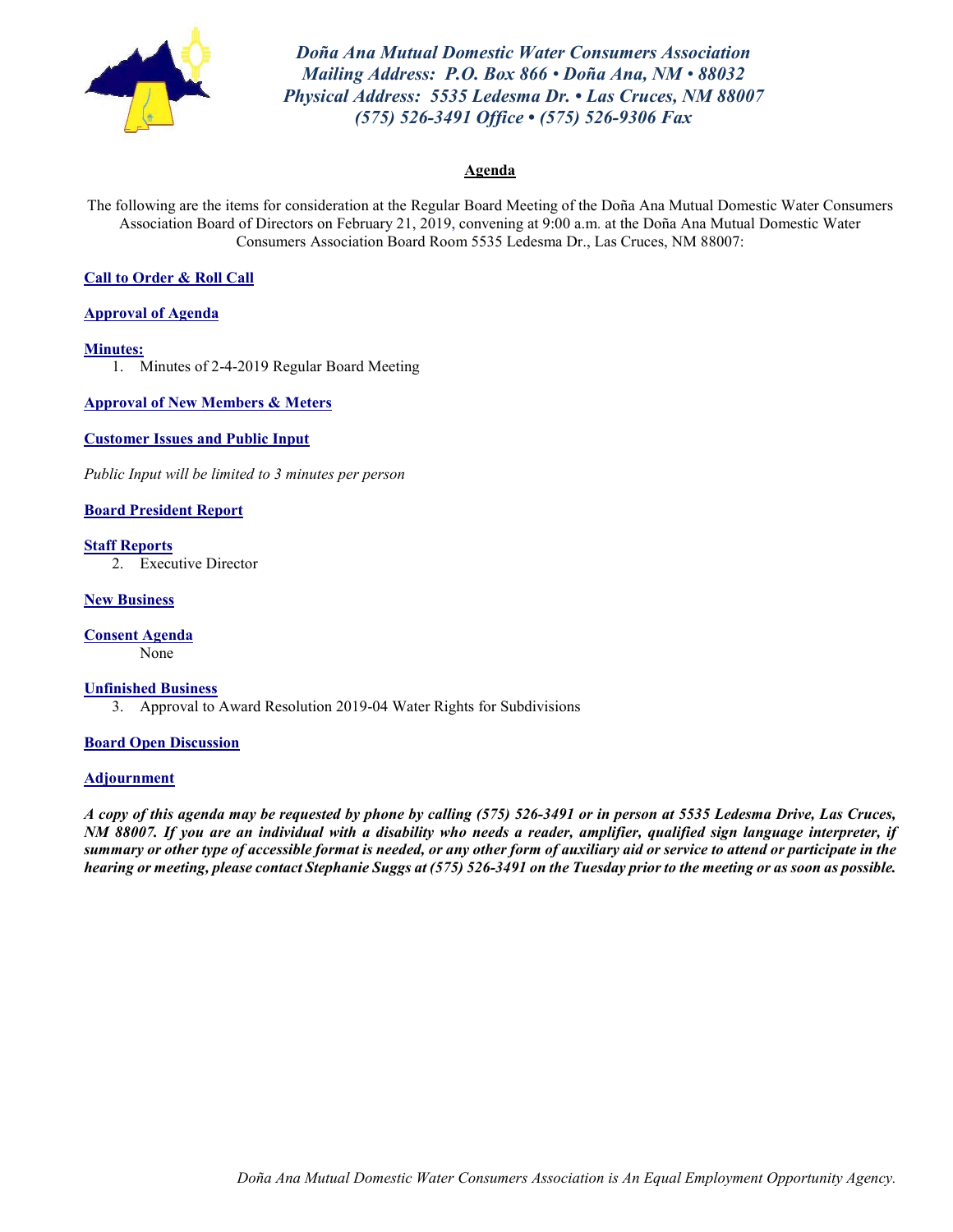

*Doña Ana Mutual Domestic Water Consumers Association Mailing Address: P.O. Box 866 • Doña Ana, NM • 88032 Physical Address: 5535 Ledesma Dr. • Las Cruces, NM 88007 (575) 526-3491 Office • (575) 526-9306 Fax*

The following are the minutes of the Regular Board Meeting of the Doña Ana Mutual Domestic Water Consumers Association Board of Directors, February 7, 2019 convened at 9:00 a.m. in the Doña Ana Mutual Domestic Water Consumers Association Board Room located at 5535 Ledesma Dr., Las Cruces, NM 88007:

## **Call to Order & Roll Call**

President Melton called the meeting to order at 9:00 a.m. and called roll: Vice President – Jamie Stull, Present Secretary/Treasurer – Kurt Anderson, Present Board Member – Dan Hortert, Present Board Member – Paul Maxwell, Present

A Quorum was declared

## **Others in Attendance:**

Executive Director – Jennifer Horton Legal Counsel – Josh Smith Community Members –Jim Hayhoe, Corey Armendariz

## **Approval of Agenda**

Dr. Anderson moved to approve the agenda for the February 7, 2019 Regular Board Meeting as presented; the motion was seconded by Mr. Hortert. The Chair called for discussion of the motion. Ms. Horton requested Item Twelve be removed as the document is not ready. Item Three also needs to be removed as Mr. Alanis has cancelled. The Chair called for a vote on the amended agenda. The motion carried by roll call vote 5-0.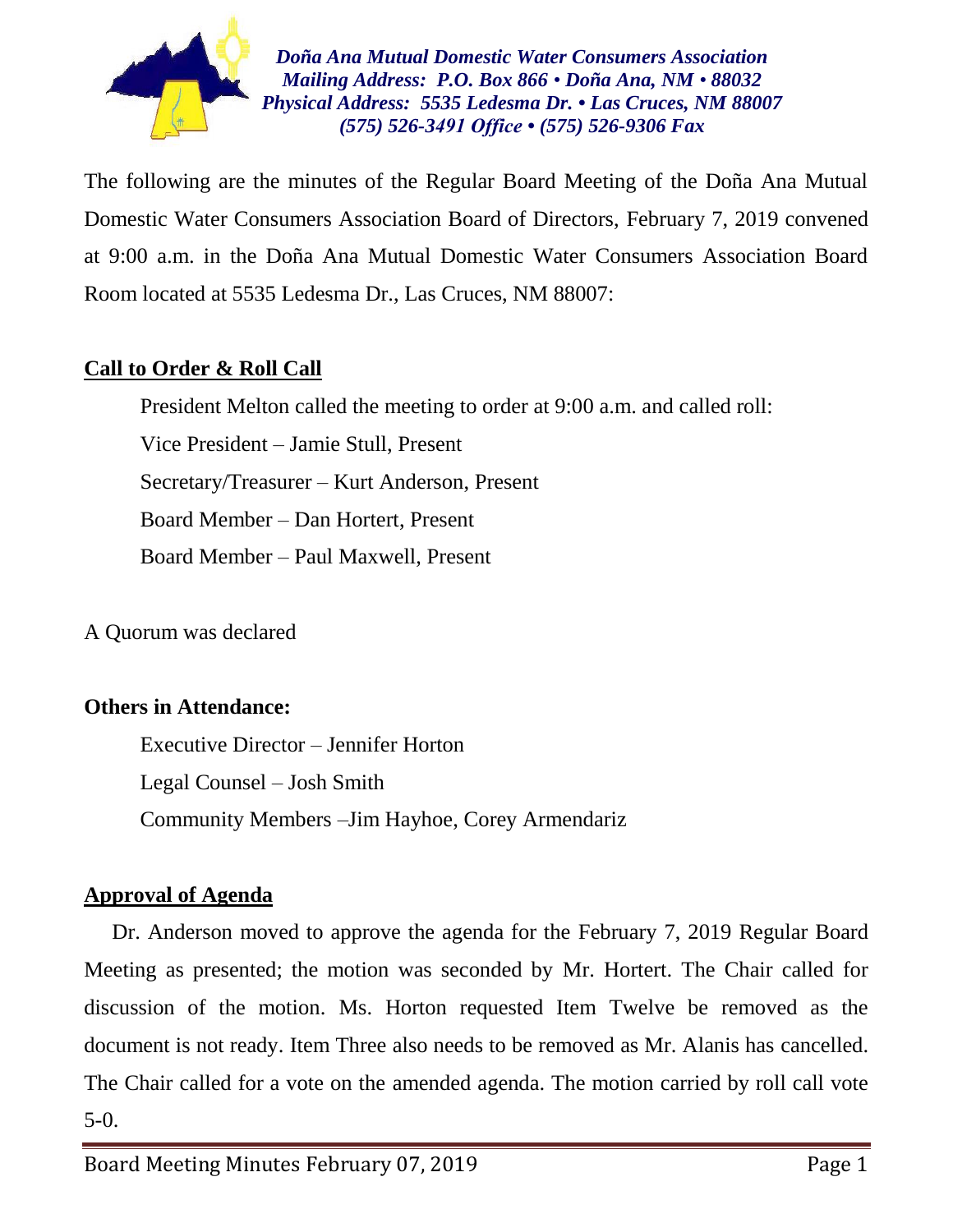## **Minutes**

Dr. Anderson moved to approve the Regular Board Meeting Minutes of January 3, 2019 as presented; the motion was seconded by Mr. Stull. The Chair called for discussion of the motion. Mr. Maxwell inquired as to the status of the response for Mr. Stryker. Mr. Melton advised he is currently researching the issue and will bring a letter to the Board for approval. The Chair called for a vote on the motion; the motion carried by roll call vote 5-0.

## **New Members & New Meters**

Mr. Hortert moved to approve the New Members and New Meters list as presented. Mr. Maxwell seconded the motion. The Chair called for discussion of the motion. Ms. Horton advised we have seventeen (17) names on the list. Eleven (11) are new members, and we have seven (7) new connections. Mr. Hortert requested we add a column showing which district each of these properties are in. The Chair called for a vote on the motion; the motion carried by roll call vote 5-0.

## **Customer Issues and Public Input**

Mrs. Corey Armendariz presented to the Board concerns regarding her account and the removal of her meter due to nonpayment. The bill was originally being posted to her address in Carlsbad. Subsequently the address was changed by an individual who is a family member of Mrs. Armendariz, but not registered to the account. This individual was tasked by Mrs. Armendariz to watch over the property but had no authority to make any changes to the account. The Association made changes a few years ago that requires a form for any changes or updates to any account from the property owner, however Mrs. Armendariz's account is an aged account and this issue is before the forms were introduced into policy. Legal advised that due to the address being changed by a nonmember the Board is tasked with acknowledging a break of policy. The Board would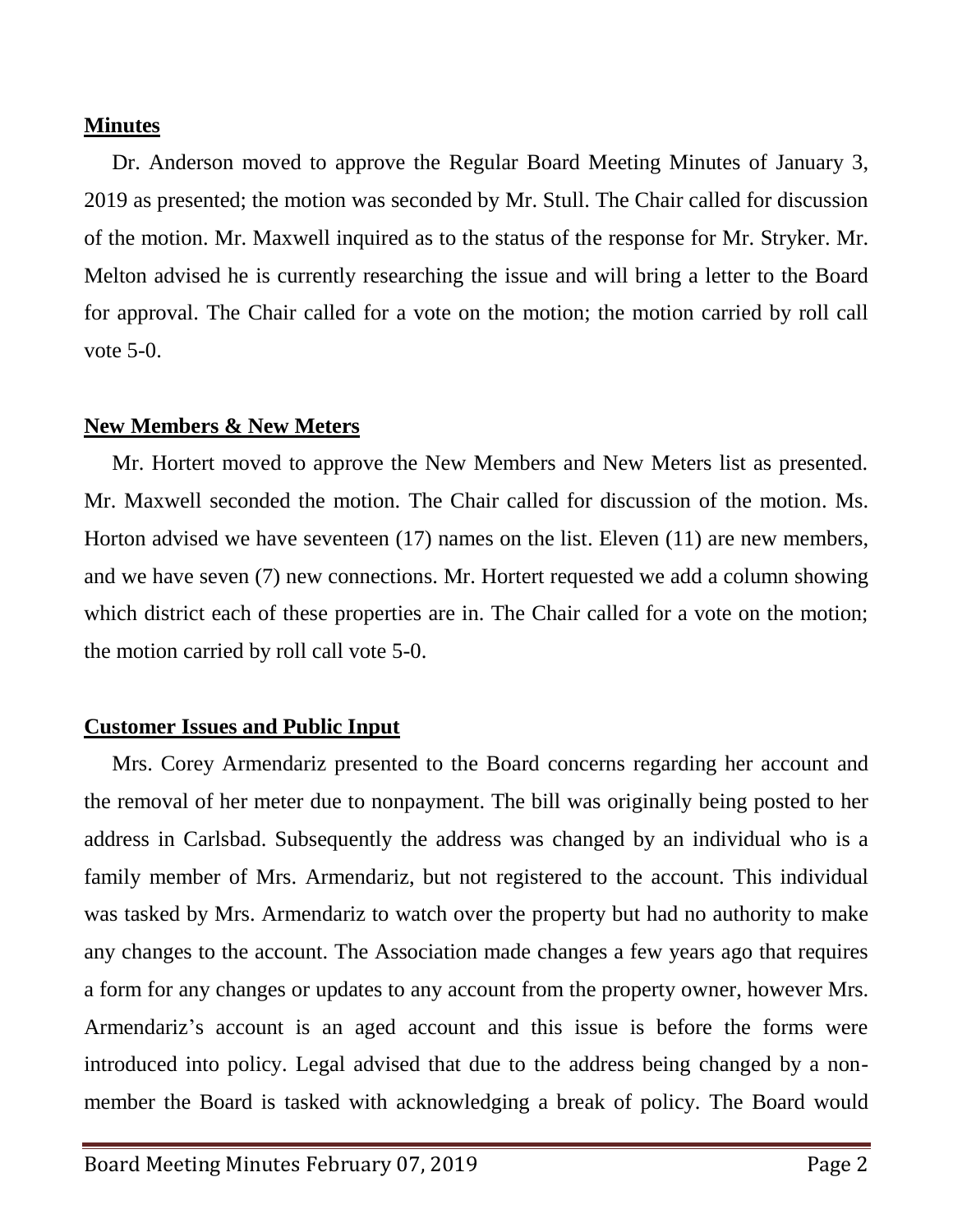need to issue a directive in order to proceed with any resolution outside of policy. The service fees total \$236.66, not including the penalties or installation fees.

Mr. Maxwell made a motion to waive the installation fee and penalites and to have Mrs. Armendariz only pay the actual service fees. Dr. Anderson seconded the motion. The Chair called for a vote on the motion. The motion carried by roll call vote 4-1 as follows:

Mr. Stull – Yes Dr. Anderson – Yes Mr. Maxwell – Yes Mr. Hortert – Yes Mr. Melton – No

### **Board President Report**

Mr. Melton advised the matter with Mr. Stryker is under review. We will be sending the meter to the manufacturer for further testing. It is not incumbent on the Association to identify a leak. The usage is back to normal at this location with the new meter. If a customer requests the meter be tested at the manufacturer then a form will be required with the corresponding fee. If the Board is conducting tests at the manufacturer then the Association will cover the costs. The Board directed Ms. Horton to send off the meter.

Mr. Melton acknowledged legislation has begun and an item named House Bill 175 has been pulled off the agenda today. NMRWA is in opposition of the bill. Well two is currently in review to ensure the correct pump and sizing. Well eleven and fifteen are still pending in Massachusetts. NMED is aware they are well past the deadline.

## **Staff Reports**

Ms. Horton advised we have been very busy at the Association. She asked the Board who will be attending Colonias Day. All Board members expressed interest in attending,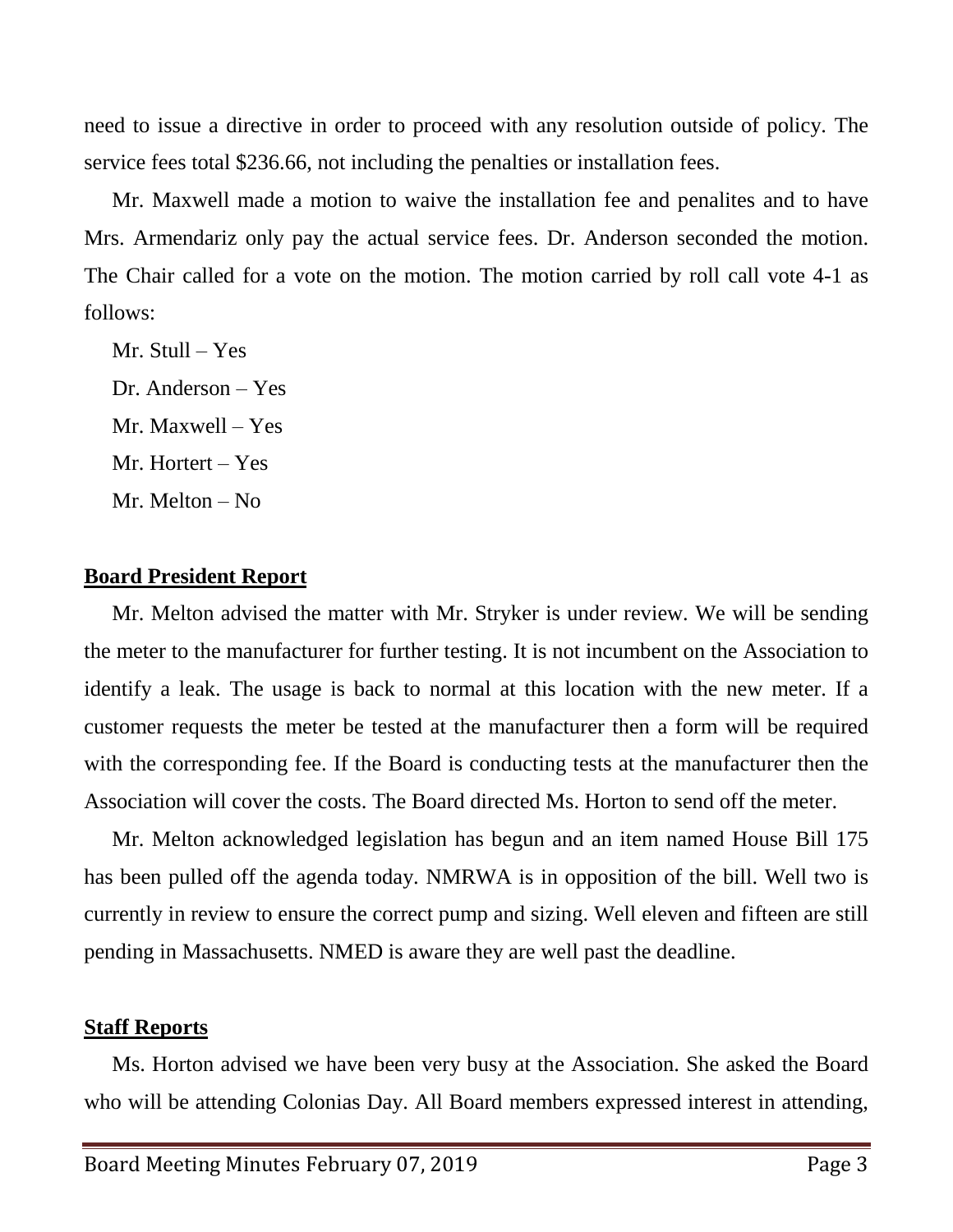however Mr. Maxwell prefers to make his own accommodations and requested standard per diem. Who will attend the 41<sup>st</sup> NMRWA Conference in April? All Board members have tentatively agreed to attend.

Ms. Horton summarized the financial reports and while we are sitting in a good position, we have had to spend some significant funds recently. We had to hire a company to jet our sewer main; the eighteen inch interceptor that connects us to the City of Las Cruces. The line shows signs of being septic since before it was transferred to us from the City. Two man holes have been completely eroded and a total of at least seven of them need work to bring them up to code. We are going to contract with the City for the next six months in order to have these lines jetted on a regular basis to prevent further damage. This issue was featured in the newsletter along with a picture showing the number of belongings that have been flushed down the drains into our system. We have reminded the public of what not to flush as this is going to be extremely expensive. One man hole alone is eight to ten thousand dollars, and we know that at least two need to be completely rebuilt. As long as we can keep the lines clean, we should be able to stabilize the other manholes in order to have the design for the force main and lift station be completed. We have submitted this application to Colonias Infrastructure and if we are able to obtain funding, we will be able to address the manholes at that time. Mr. Hortert suggested an outreach program to inform the public of the severity of this issue. He will begin working on ideas. Mr. Melton asked if there is a more cost effective way of constructing manholes to survive the environment? Ms. Horton advised as long as the concrete is property coated with a specific material then there really should not be issues with preventative maintenance. Part of the issues we are experiencing is because the concrete was not coated.

On January 1<sup>st</sup> the Association finalized the purchase of the West Mesa water system. At the end of January we attempted to connect West Mesa to our system as the water there cannot be used. Two of the wells in West Mesa have uranium in them and the third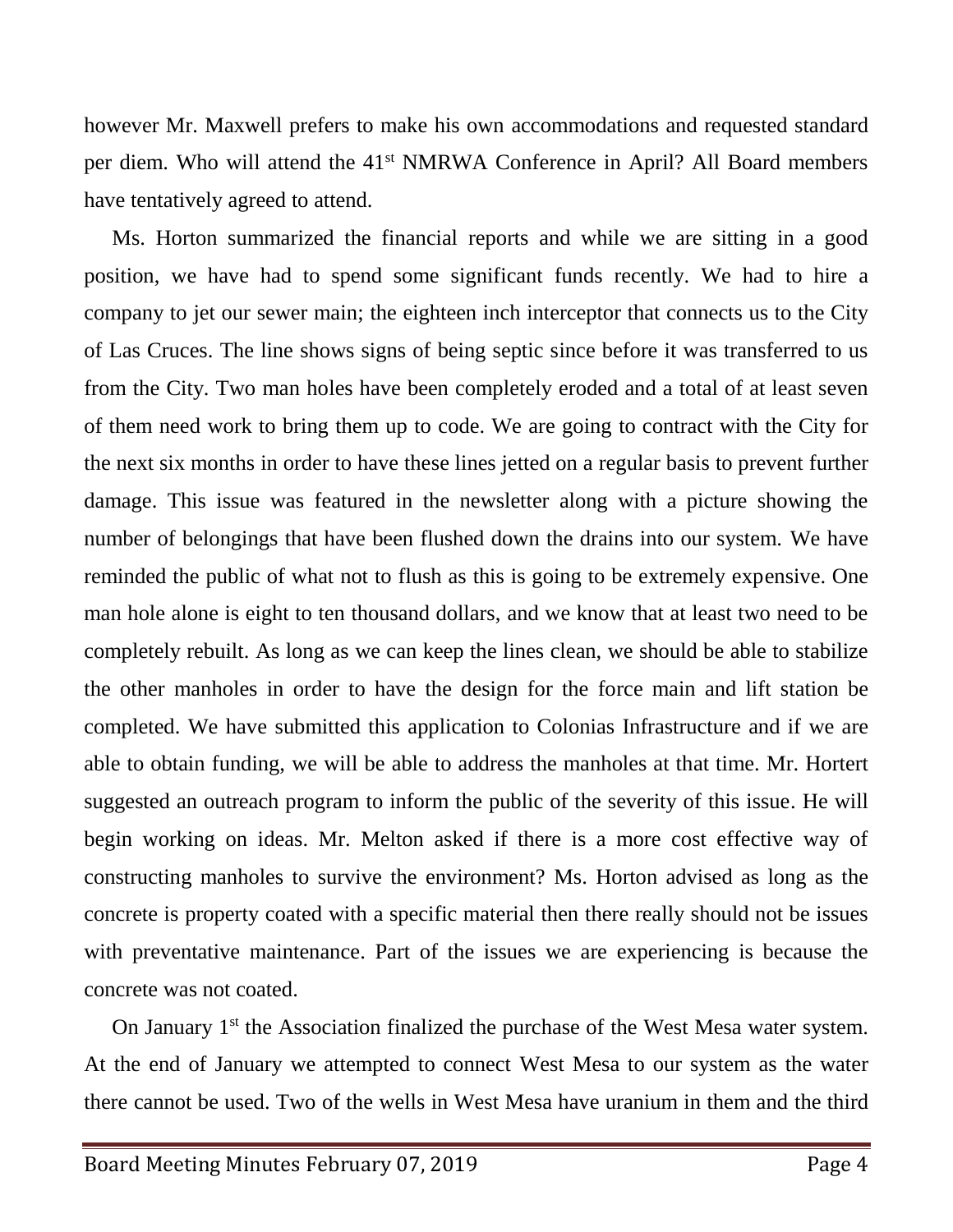well is collapsed. This connection was extremely challenging and resulted in a water outage for a large amount of time. We delivered cases of water during the outage to assist the members in this area. The work was completed; we have bypassed the tank in West Mesa and will continue to do so until everything is stabilized, and pressures are addressed. The pressure issues will move slowly over the next few months in order to adjust the entire new system in a safe manner.

A recess was called at 10:35 a.m. Ms. Horton was excused from the remainder of the meeting due to an emergency. The meeting was called back into order at 10:44 a.m.

## **New Business**

None

## **Unfinished Business**

Mr. Hortert moved to approve the Award for RFP 2018-01 General Services for Engineering; the motion was seconded by Mr. Stull. The Chair called for discussion of the motion. Mr. Melton inquired as to why the RFP's do not have attachments in the package. It was explained that the RFP's for Engineering are what were published, similar to a job posting, and then reviewed by the committee comprised of Mr. Hortert, Mr. Melton, and Ms. Horton. Engineering firms submitted their applications per each RFP in accordance with the requirements listed in the job description. The committee conducted interviews and we are now ready to award each RFP. The Board does have the option to table this if further breakdown of the published RFP's is needed. The Chair called for a vote on the motion. The Chair called for a vote on the motion. The motion carried by roll call vote 4-1 as follows:

Mr. Stull – Yes

Dr. Anderson – Yes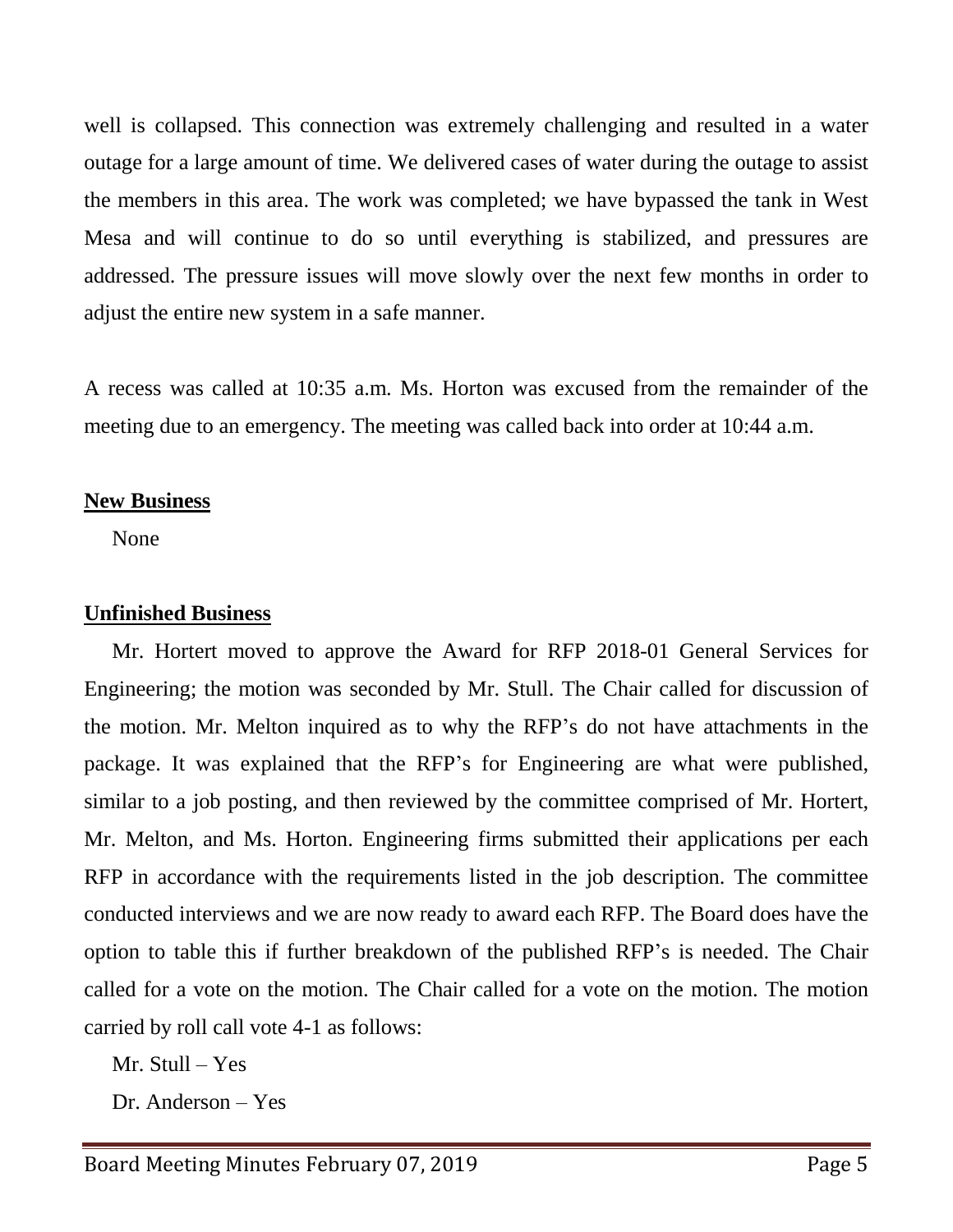Mr. Maxwell – Abstain Mr. Hortert – Yes Mr. Melton – Yes

Mr. Hortert moved to approve Items Six through Nine to award the RFP's for Engineering Services; the motion was seconded by Dr. Anderson. The Chair called for discussion of the motion. These RFP's are the same as the first approved; a listing of requirements for our new engineering firm. The Chair called for a vote on the motion. The motion carried by roll call vote 4-1 as follows:

Mr. Stull – Yes Dr. Anderson – Yes Mr. Maxwell – Abstain Mr. Hortert – Yes Mr. Melton – Yes

Mr. Hortert moved to approve the Award for Engineering Contract to Bohannan Huston for General, Water, and Wastewater Services; the motion was seconded by Dr. Anderson. The Chair called for discussion of the motion. Mr. Hortert explained Bohannan Huston is who is recommended to be our new engineering firm for all engineering services to include general, water, and wastewater services. This is a one year contract that will be revisited to determine if we will continue having a dual contract for engineering. The Chair called for a vote on the motion. The motion carried by roll call vote 4-1 as follows:

Mr. Stull – Yes Dr. Anderson – Yes Mr. Maxwell – Abstain Mr. Hortert – Yes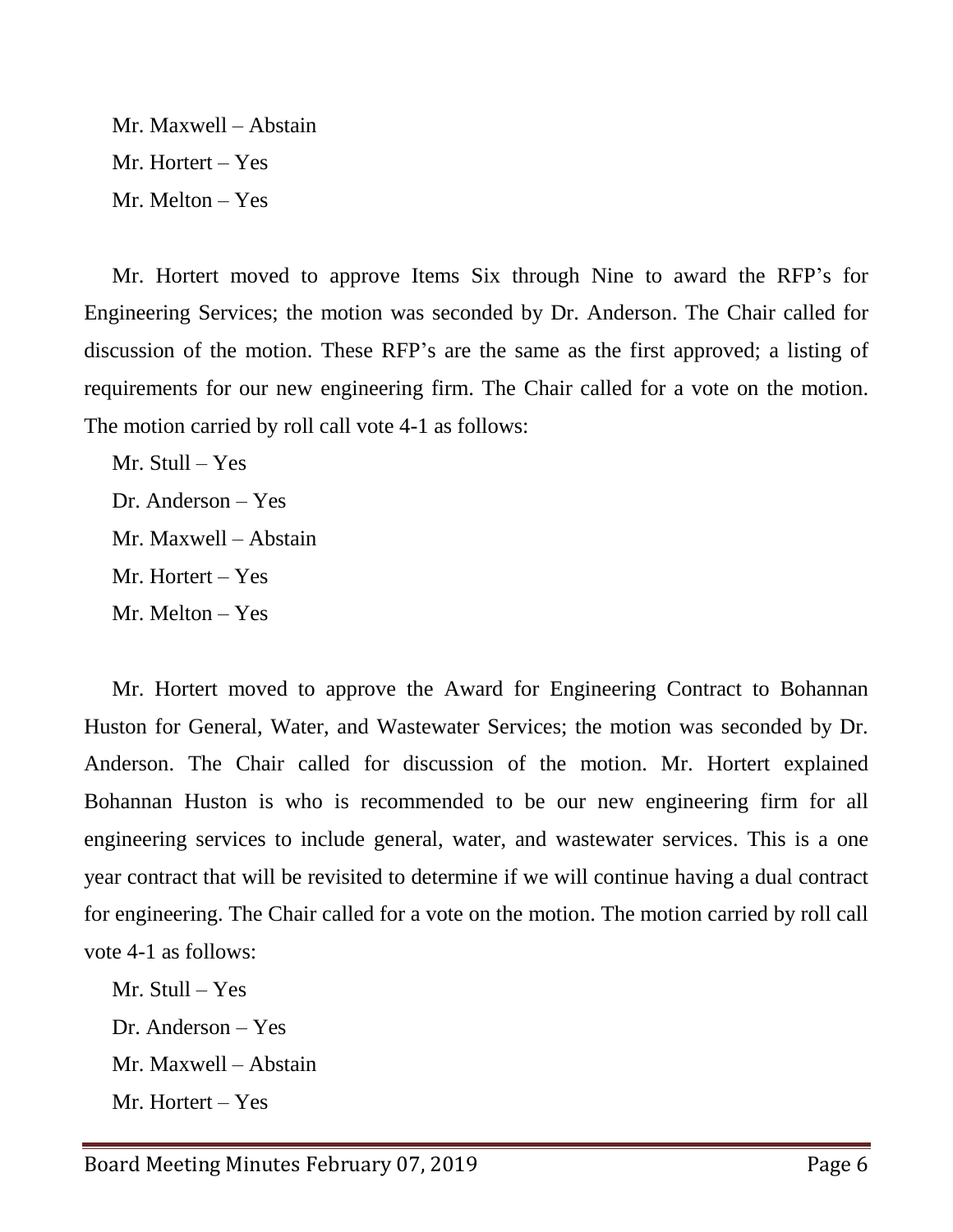Mr. Melton – Yes

Mr. Hortert moved to approve the Award for Engineering Contract to Souder, Miller, and Associates for Water, and Wastewater Services, striking General for point of order; the motion was seconded by Dr. Anderson. The Chair called for discussion of the motion. Mr. Maxwell asked if we are approving the projects listed under the contract proposals or just the contract? Mr. Melton clarified that this is for an engineering contract with SMA that will allow them to continue with engineering services for the projects they are currently handling. The new firm would handle anything new moving forward. The Chair called for a vote on the motion. The motion carried by roll call vote 5-0.

Mr. Melton opened the floor to begin the proceedings of Board Elections.

Mr. Stull nominated Mr. Melton to continue as Board President. Dr. Anderson seconded the nomination. The Chair called for further nominations to which none was brought forward. The Chair called for a vote on the motion. The motion carried by roll call vote 5-0.

Dr. Anderson nominated Mr. Stull to continue as Board Vice President. Mr. Maxwell seconded the nomination. The Chair called for further nominations to which none was brought forward. The Chair called for a vote on the motion. The motion carried by roll call vote 5-0.

Mr. Maxwell nominated Dr. Anderson to continue as Board Secretary Treasurer. Mr. Stull seconded the nomination. The Chair called for further nominations to which none was brought forward. The Chair called for a vote on the motion. The motion carried by roll call vote 5-0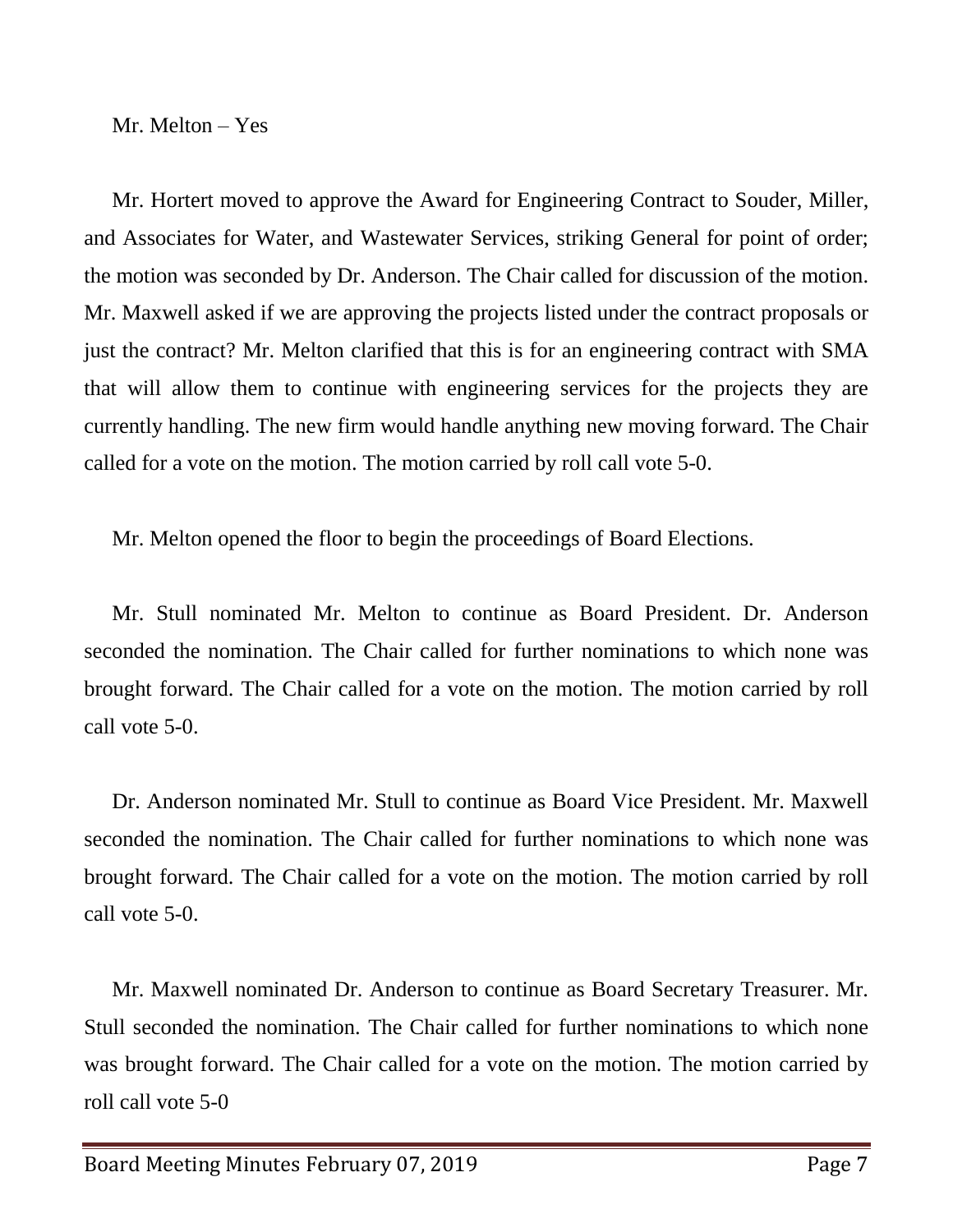*"I, James Melton, having been appointed to President of the Doña Ana Mutual Domestic Water Consumers Association do solemnly swear that I will support the Constitution of the United States and the constitution and laws of the State of New Mexico, and will faithfully and impartially discharge the duties of this office to the best of my ability."*

*"I, Jamie Stull, having been appointed to Vice President of the Doña Ana Mutual Domestic Water Consumers Association do solemnly swear that I will support the Constitution of the United States and the constitution and laws of the State of New Mexico, and will faithfully and impartially discharge the duties of this office to the best of my ability."*

*"I, Kurt Anderson, having been appointed to Secretary Treasurer of the Doña Ana Mutual Domestic Water Consumers Association do solemnly swear that I will support the Constitution of the United States and the constitution and laws of the State of New Mexico, and will faithfully and impartially discharge the duties of this office to the best of my ability."*

## **Open Discussion**

Dr. Anderson summarized Colonias Day to Mr. Maxwell. We may have funding application issues due to the slow moving Southeast Collection Phase II project. Mr. Melton requested the Board Package attempt to be available to the Board at least one full working day before the meeting.

## **Adjournment**

Mr. Maxwell moved to adjourn at 11:44 a.m., with a second from Mr. Hortert. The Chair called for a vote on the motion. The motion carried by roll call vote 5-0.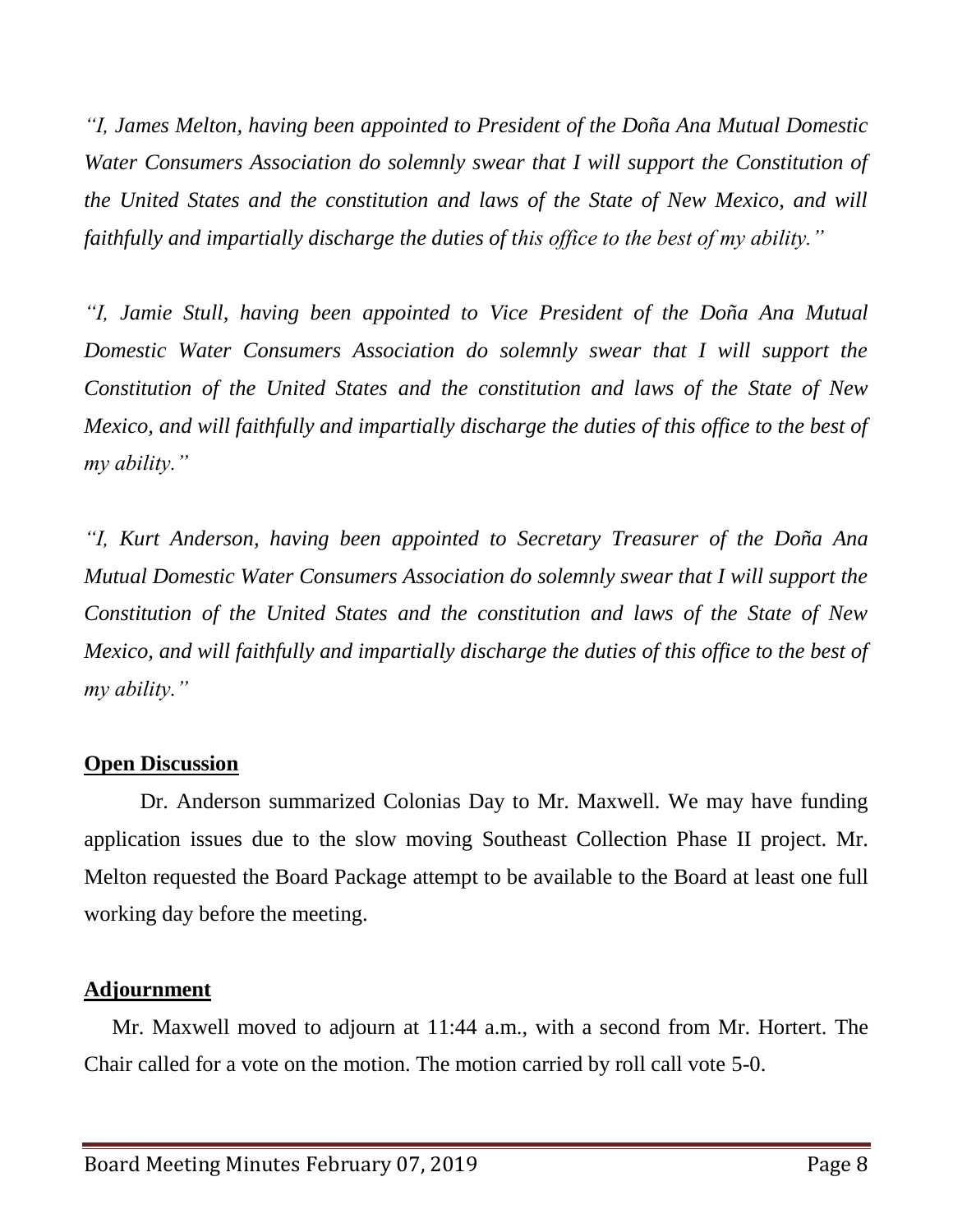Kurt Anderson Date

Secretary/ Treasurer

 $\overline{\phantom{a}}$  , and the contract of the contract of the contract of the contract of the contract of the contract of the contract of the contract of the contract of the contract of the contract of the contract of the contrac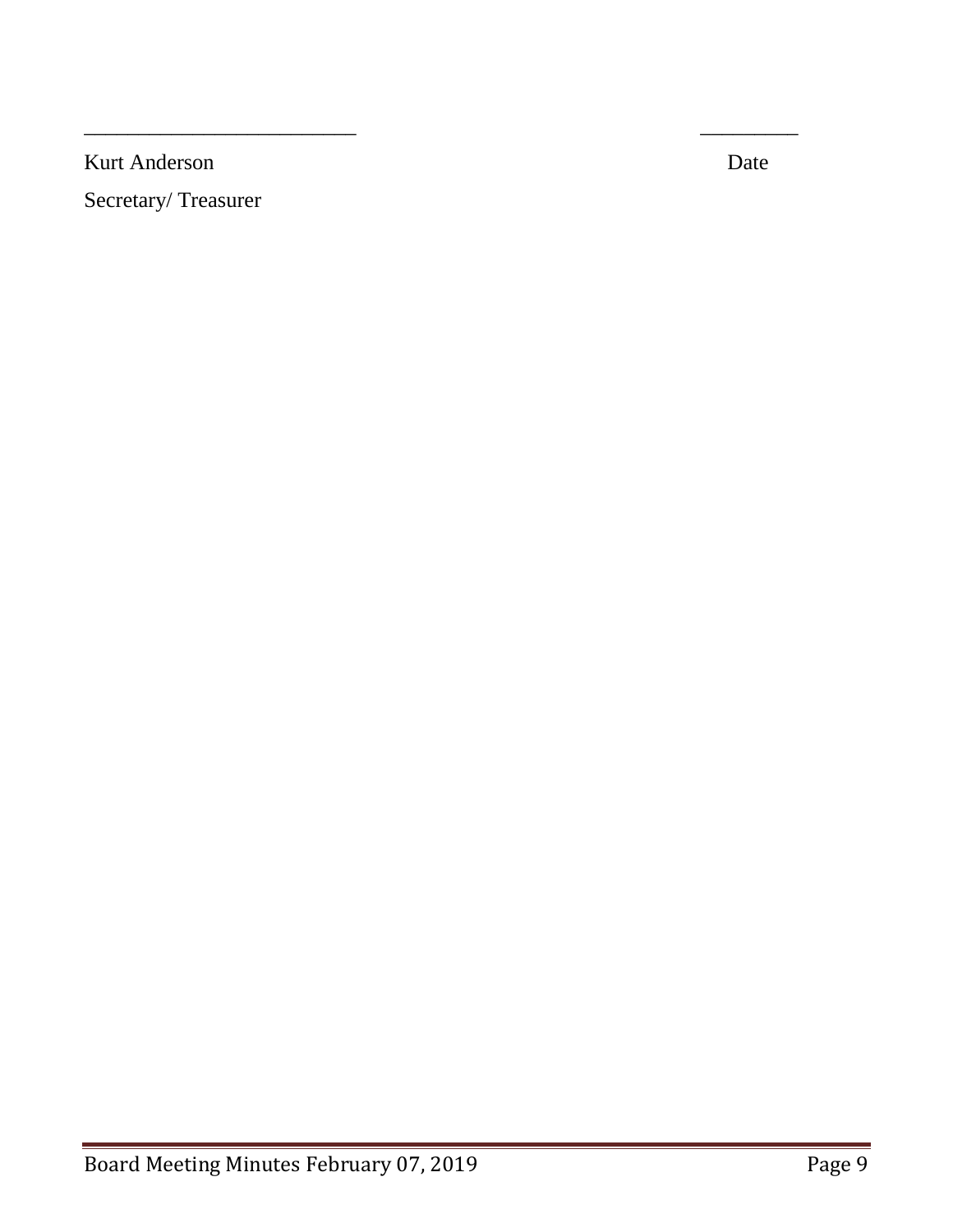| New Members and New Meters |                       |                 |                   |                     |  |                   |                 |              |                    |  |                   |
|----------------------------|-----------------------|-----------------|-------------------|---------------------|--|-------------------|-----------------|--------------|--------------------|--|-------------------|
| <b>Name</b>                | <b>Address</b>        | <b>District</b> | <b>Tap In Fee</b> | <b>Water Rights</b> |  | <b>Membership</b> | <b>Tax</b>      | <b>Sewer</b> | <b>Impact Fees</b> |  | <b>Total Fees</b> |
| <b>REYNALDO GRANADOS</b>   | 555 HUMMINGBIRD       |                 |                   |                     |  |                   | 75.00 \$3.75    |              |                    |  | 78.75             |
| <b>DENNIS DIAZ</b>         | 1600 VIA DIAMANTE     |                 |                   |                     |  |                   | 75.00   \$3.75  |              |                    |  | 78.75             |
| JOHN PAUL MENDIOLA         | 5498 AMARILLO DEL SOL |                 |                   |                     |  |                   | 75.00 \$3.75    |              |                    |  | 78.75             |
| <b>KATHERINE IRONS</b>     | 2848 SAN LORENZO      |                 |                   |                     |  |                   | $75.00$ \$ 3.75 |              |                    |  | 78.75             |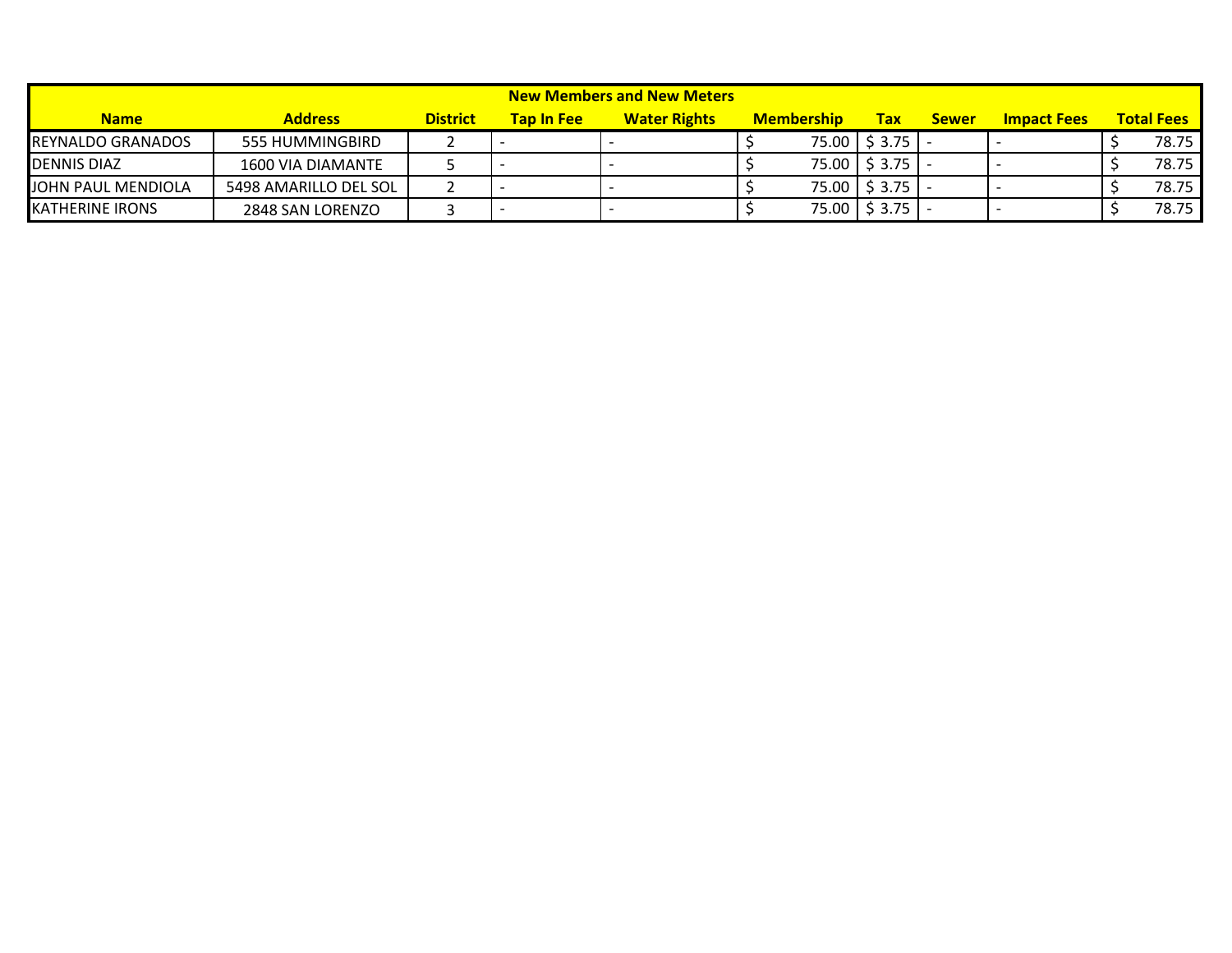

# DAMDWCA Customer Service Department Report

21 February 2019

- I. Billing:
	- 1. On January 31, 2019 billing was submitted and approved. Statements were mailed out on February 4, 2018.
- II. Penalties:
	- 1. Penalties for January 2019 totaled: \$ 3,950.53.
	- 2. Penalties will be processed on February 26, 2019.
- III. Disconnects:
	- 1. On Wednesday, January 23, 2019 we disconnected accounts for non-payment. There were 99 accounts up for disconnection. A total of 64 were disconnected.

Dona Ana: 56 Ft. Selden: 6 Picacho Hills: 1 Fairview: 0 Previously Locked: 7 Paid prior to disconnection: 28 Removed due to billing issues: 1 Total Reconnections for January 2019: 59 Disconnections are scheduled for Thursday, February 21, 2019.

- IV. Membership Certificates: Membership certificates are getting prepared for signatures.
- V. Document Scanning: Scanning is completed daily. Towards the end of the month we catch up on items we were not able to scan earlier in the month.
- I. Total Membership as of January 2019: 4463
- II. Total number of Connections as of January 2019: 5,839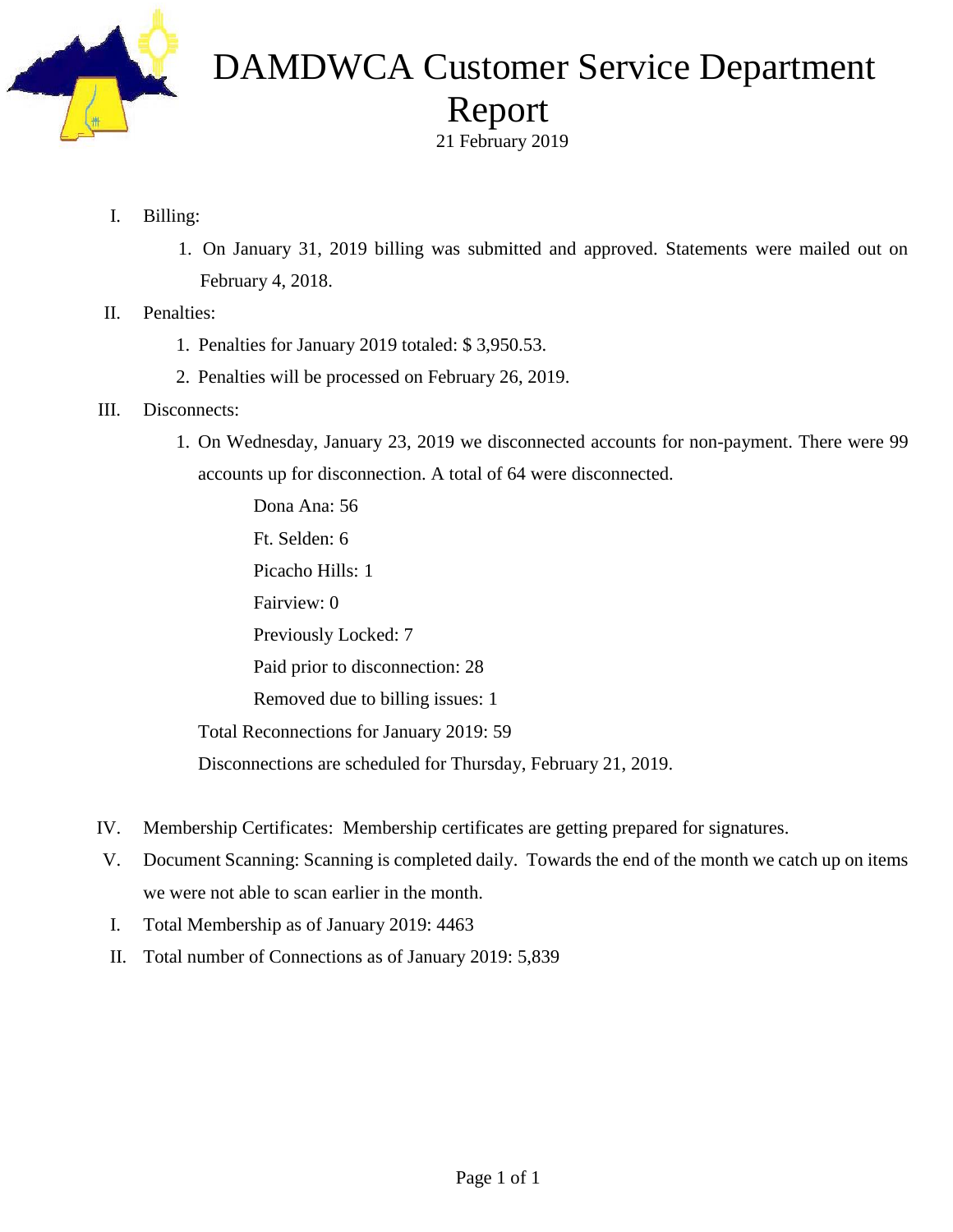### **2019 Billing Summary**

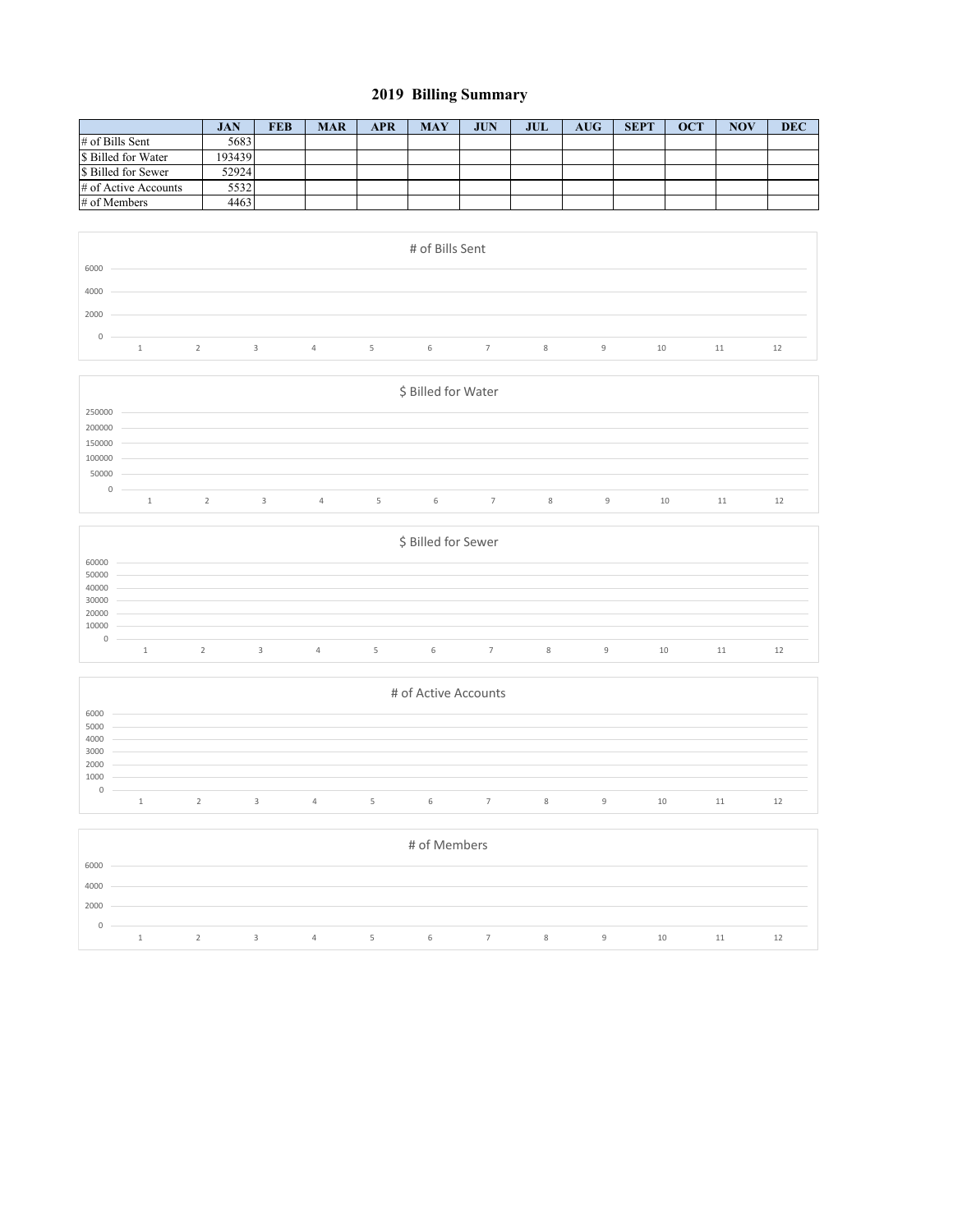## **Monthly Penalties**

| Year | <b>JAN</b> | <b>FEB</b> | <b>MAR</b> | <b>APR</b> | <b>MAY</b> | <b>JUN</b> | <b>JUL</b> | <b>AUG</b> | <b>SEPT</b> | <b>OCT</b> | <b>NOV</b> | <b>DEC</b> | <b>Yrly. Gal. Total</b> |
|------|------------|------------|------------|------------|------------|------------|------------|------------|-------------|------------|------------|------------|-------------------------|
| 2015 | 6,792      | 10,310     | 10,552     | 8,442      | 13,762     | 11,580     | 8,152      | 11,594     | 13,528      | 6,404      | 11,110     | 11,794     | 124,020                 |
| 2016 | 12,275     | 9,482      | 7,656      | 9,650      | 7,938      | 7,600      | 7,263      | 5,866      | 5,808       | 5,345      | 8,513      | 4,942      | 92,339                  |
| 2017 | 3,444      | 3,242      | 2,893      | 3,074      | 3,753      | 4,141      | 4,409      | 5,157      | 5,775       | 5,011      | 5,606      | 4,387      | 50,894                  |
| 2018 | 3,540      | 3,759      | 0          | 3,612      | 4,135      | 4,894      | 6,883      | 5,138      | 5,720       | 5,341      | 4,846      | 4,498      | 52,365                  |
| 2019 | 3,951      |            |            |            |            |            |            |            |             |            |            |            | 3,951                   |

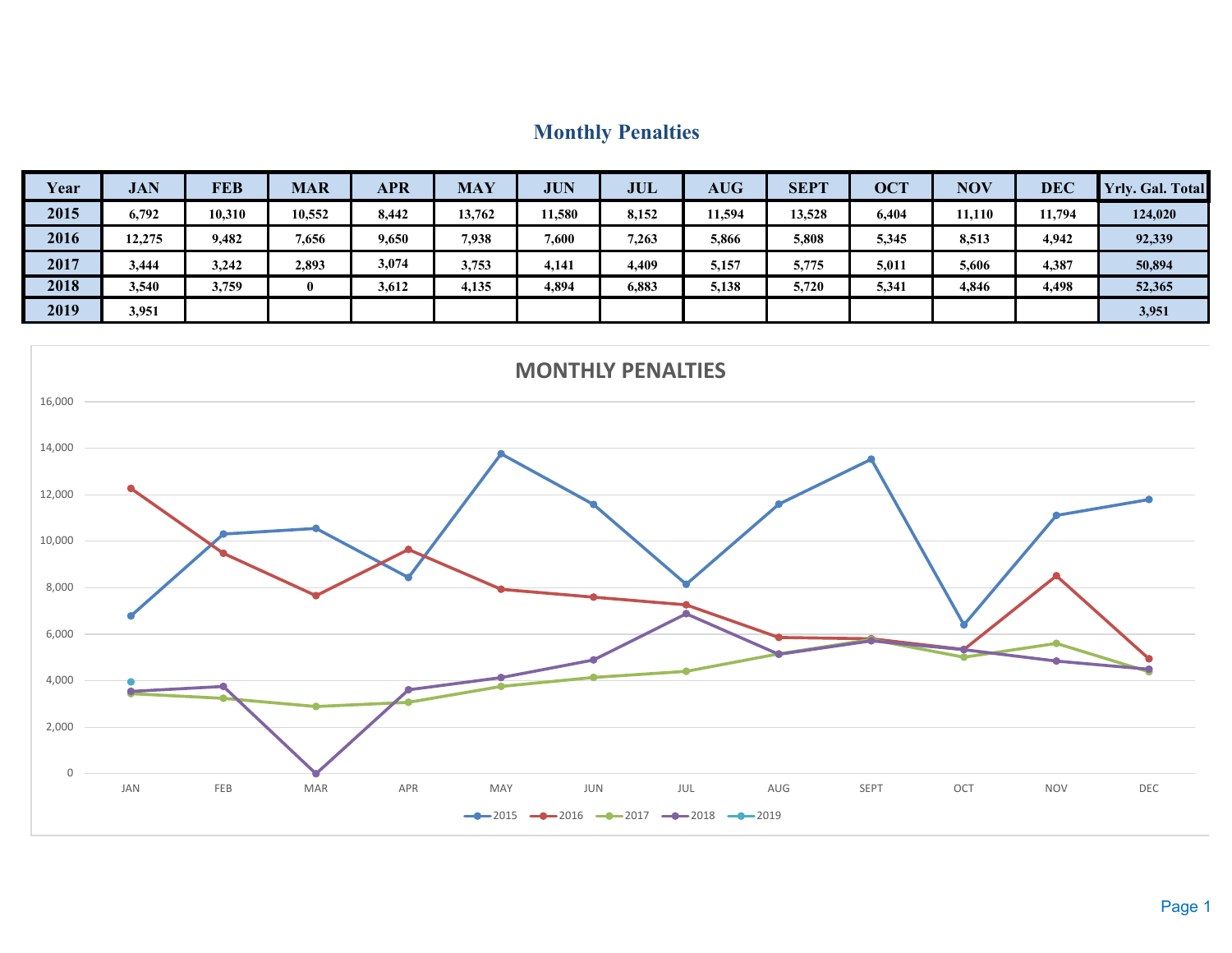## **Monthly Disconnections**

| Year | <b>JAN</b> | <b>FEB</b> | <b>MAR</b> | <b>APR</b> | <b>MAY</b> | <b>JUN</b> | <b>JUL</b>                      | <b>AUG</b> | <b>SEPT</b> | <b>OCT</b> | <b>NOV</b> | <b>DEC</b> | <b>Yearly Total</b> |
|------|------------|------------|------------|------------|------------|------------|---------------------------------|------------|-------------|------------|------------|------------|---------------------|
| 2015 |            | 55         | 56         | 39         | 50         | 42         | 43                              | 62         | 107         | 169        | 118        | 120        | 861                 |
| 2016 | 106        | 64         | 66         | 51         | 42         | 51         | 38                              | 77         | 72          | 68         | 59         | 45         | 739                 |
| 2017 | 66         | 54         | 42         | 48         | 51         | 52         | 50                              | 46         | 53          | 53         | 50         | 29         | 594                 |
| 2018 | 37         | 37         | 52         | 49         | 46         | 46         | $^{\bullet}$ <sup>1</sup><br>41 | 75         | 66          | 63         | 54         | 55         | 601                 |
| 2019 | 64         |            |            |            |            |            |                                 |            |             |            |            |            | 64                  |

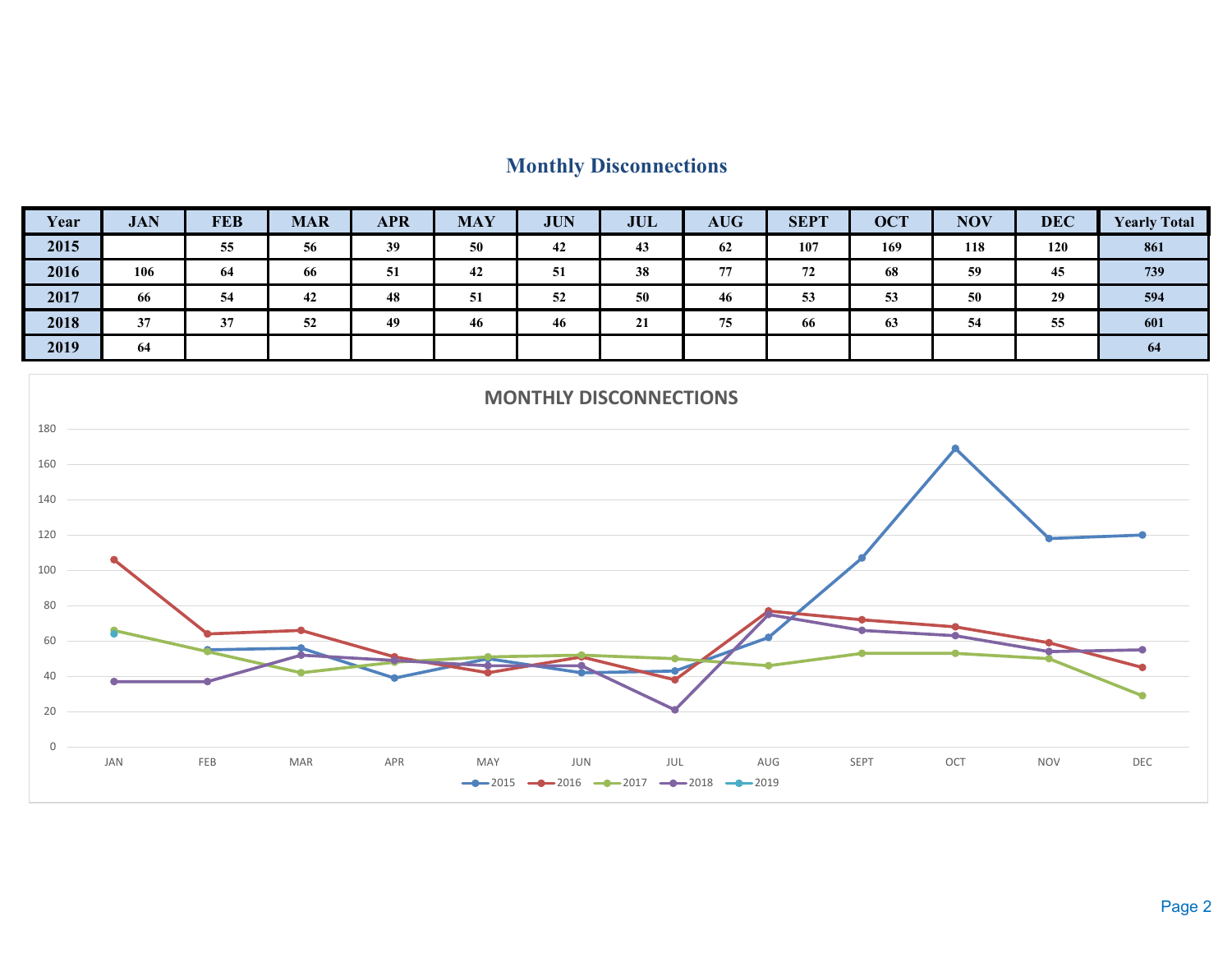|                          | <b>JUL</b> | <b>AUG</b> | <b>SEPT</b> | <b>OCT</b> | <b>NOV</b> | <b>DEC</b> | <b>JAN</b> | <b>FEB</b> | <b>MAR</b> | <b>APR</b> | <b>MAY</b> | <b>JUN</b> | Yrly. Gal. Total         |
|--------------------------|------------|------------|-------------|------------|------------|------------|------------|------------|------------|------------|------------|------------|--------------------------|
| Pumped                   | 76,099,595 | 64,640,624 | 67,816,493  | 50,795,660 | 37,869,274 | 31,898,256 | 36,609,268 |            |            |            |            |            | 365,729,170              |
| Billed                   | 62,468,989 | 61,688,792 | 58,215,843  | 49,142,002 | 33,002,103 | 28,433,669 | 31,951,345 |            |            |            |            |            | 324,902,743              |
| Flushing/Breaks          |            |            |             |            |            |            |            |            |            |            |            |            |                          |
| Unbilled                 |            |            |             |            |            |            |            |            |            |            |            |            | $\overline{\phantom{0}}$ |
| Water Loss               | 13,630,606 | 2,951,832  | 9,600,650   | 1,653,658  | 4,867,171  | 3,464,587  | 4,657,923  |            |            |            |            |            | 40,826,427               |
| % of Loss                | 18%        | $5\%$      | 14%         | 3%         | 13%        | 11%        | 13%        | #DIV/0!    | #DIV/0!    | #DIV/0!    | #DIV/0!    | #DIV/0!    | 11%                      |
|                          |            |            |             |            |            |            |            |            |            |            |            |            |                          |
| <b>Picacho Hills</b>     |            |            |             |            |            |            |            |            |            |            |            |            |                          |
| Pumped                   | 12,474,700 | 11,958,100 | 12,640,000  | 10,691,900 | 8,928,400  | 6,995,000  | 7,321,800  |            |            |            |            |            | 71,009,900               |
| <b>Billed</b>            | 10,337,690 | 11,022,093 | 10,455,784  | 10,095,446 | 7,302,604  | 5,743,357  | 6,921,602  |            |            |            |            |            | 61,878,576               |
| Unbilled                 |            |            |             |            |            |            |            |            |            |            |            |            |                          |
| <b>Water Loss</b>        | 2,137,010  | 936,007    | 2,184,216   | 596,454    | 1,625,796  | 1,251,643  | 400,198    |            |            |            |            |            | 9,131,324                |
|                          | 17%        | 8%         | 17%         | 6%         | 18%        | 18%        | 5%         | #DIV/0!    | #DIV/0!    | #DIV/0!    | #DIV/0!    | #DIV/0!    | 13%                      |
| Dona Ana/Radium/Fairview |            |            |             |            |            |            |            |            |            |            |            |            |                          |
| Pumped                   | 63,624,895 | 52,682,524 | 55,176,493  | 40,103,760 | 28,940,874 | 24,903,256 | 29,287,468 |            |            |            |            | ۰          | 294,719,270              |
| <b>Billed</b>            | 52,131,299 | 50,666,699 | 47,760,059  | 39,046,556 | 25,699,499 | 22,690,312 | 25,029,743 | ٠          |            | ٠          |            | $\sim$     | 263,024,167              |
| Unbilled                 | $\sim$     |            |             |            | $\sim$     |            | $\sim$     | ۰          | ٠          |            | ×.         | $\sim$     | $\overline{\phantom{a}}$ |
| Water Loss               | 11,493,596 | 2,015,825  | 7,416,434   | 1,057,204  | 3,241,375  | 2,212,944  | 4,257,725  |            |            |            |            |            | 31,695,103               |
|                          | 18%        | 4%         | 13%         | 3%         | 11%        | 9%         | 15%        | #DIV/0!    | #DIV/0!    | #DIV/0!    | #DIV/0!    | #DIV/0!    | 11%                      |

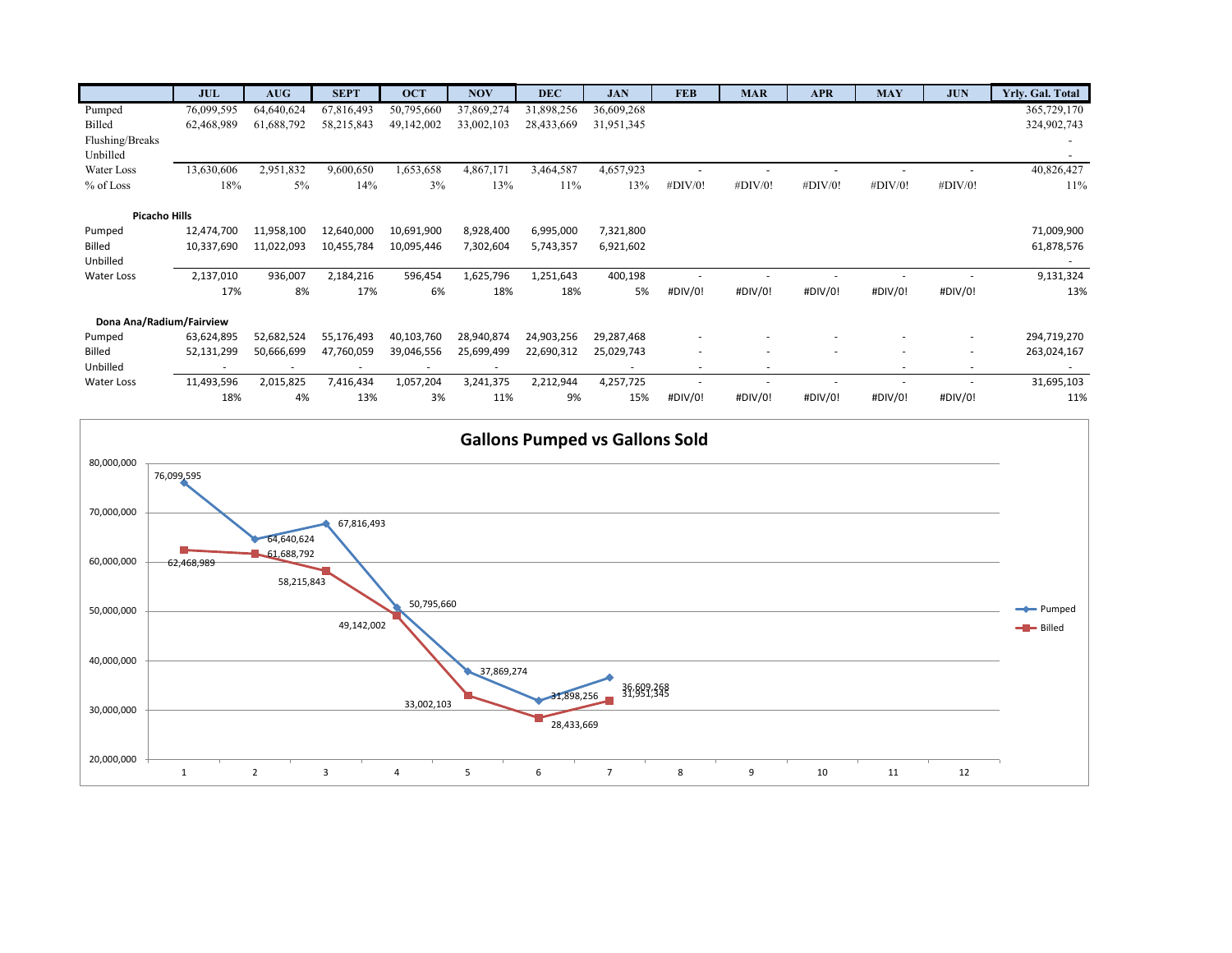## **DOÑA ANA WATER SYSTEMS PUMPING DATA**



# **Doña Ana MDWCA Pumping Data 2012-2019**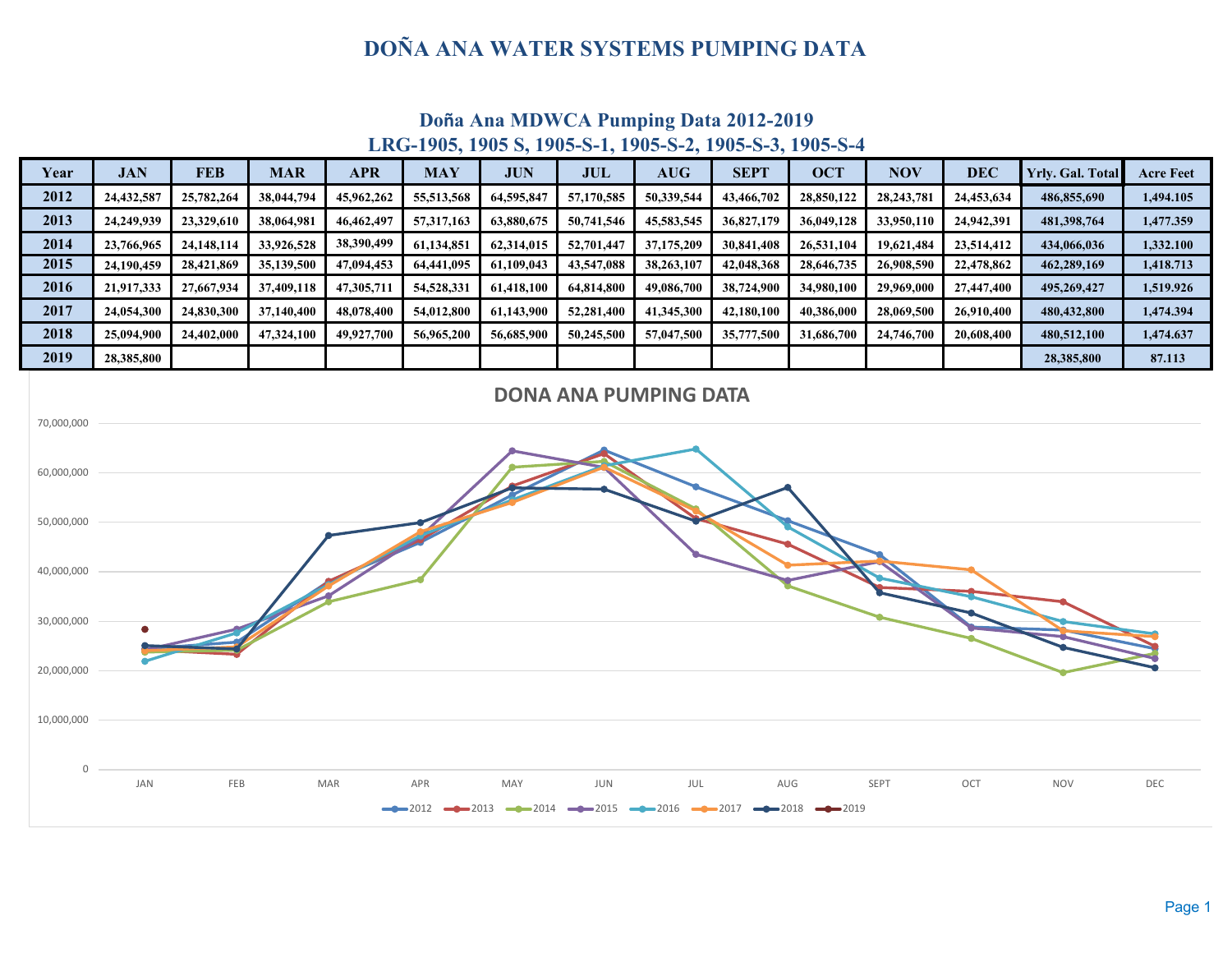## **DOÑA ANA WATER SYSTEMS PUMPING DATA**

## **Doña Ana MDWCA at Ft. Selden Pumping Data 2012-2019**



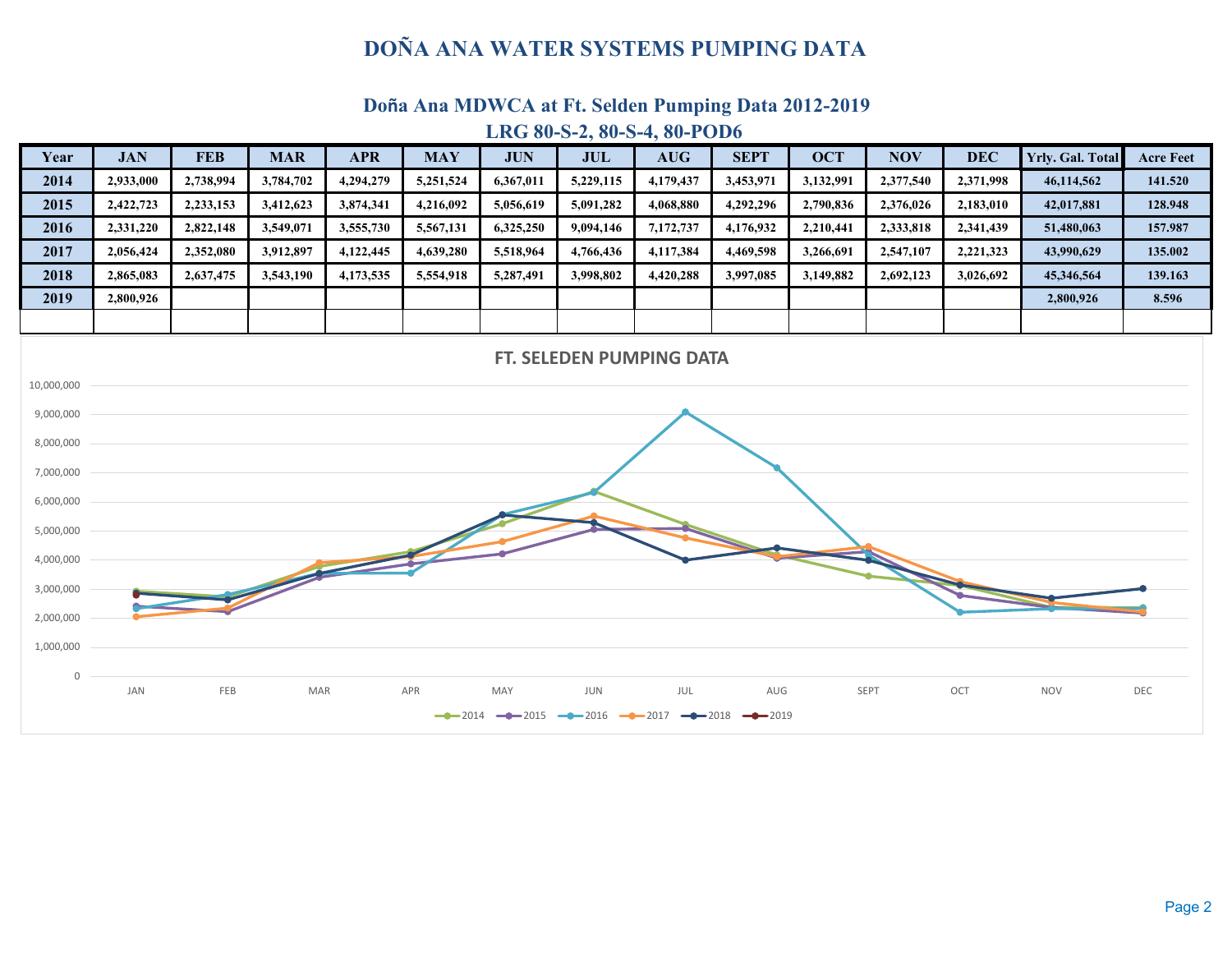## **DOÑA ANA WATER SYSTEMS PUMPING DATA**

## **Doña Ana MDWCA at Picacho Hills Pumping Data 2012-2019 LRG-4250, 4250-S, 4250-S-2**

| Year | <b>JAN</b> | <b>FEB</b> | <b>MAR</b> | <b>APR</b> | <b>MAY</b> | <b>JUN</b> | <b>JUL</b> | $\mathbf{A}\mathbf{U}\mathbf{G}$ | <b>SEPT</b> | <b>OCT</b> | <b>NOV</b> | DEC       | <b>Yrly.</b> Gal. Total | <b>Acre Feet</b> |
|------|------------|------------|------------|------------|------------|------------|------------|----------------------------------|-------------|------------|------------|-----------|-------------------------|------------------|
| 2014 | 7,127,600  | 7.538.000  | 9,229,176  | 10.473.776 | 12.509.408 | 13,558,832 | 12.891.892 | 10,678,512                       | 9.388.149   | 9,588,205  | 1,655,945  | 7,394,480 | 118,033,975             | 362.233          |
| 2015 | 6,594,504  | 6,131,834  | 8,739,758  | 10.213.292 | 11,057,268 | 12,772,516 | 11,534,792 | 11,617,400                       | 10,691,123  | 8,823,303  | 1,393,799  | 6,115,782 | 111,685,371             | 342.750          |
| 2016 | 5,803,070  | 6.625.130  | 8,903,256  | 9,656,308  | 11.938.800 | 13,382,000 | 19,500,100 | 18,774,500                       | 1.995.200   | 10.128.400 | 9,237,600  | 7,779,700 | 133,724,064             | 410.384          |
| 2017 | 5,305,200  | 5,746,900  | 8,297,200  | 10.604.000 | 12,503,600 | 14,601,900 | 13.933.700 | 10.398.200                       | 12.096.300  | 10,567,300 | 9,449,300  | 3,235,600 | 116,739,200             | 358.259          |
| 2018 | 7.894.000  | 6,796,600  | 9,361,300  | 11.608.600 | 13,111,700 | 12,731,900 | 11.951.200 | 14,852,200                       | 10.213.600  | 9,342,400  | 7,913,000  | 6.242.100 | 122,018,600             | 374.461          |
| 2019 | 7.499.200  |            |            |            |            |            |            |                                  |             |            |            |           | 7,499,200               | 23.014           |

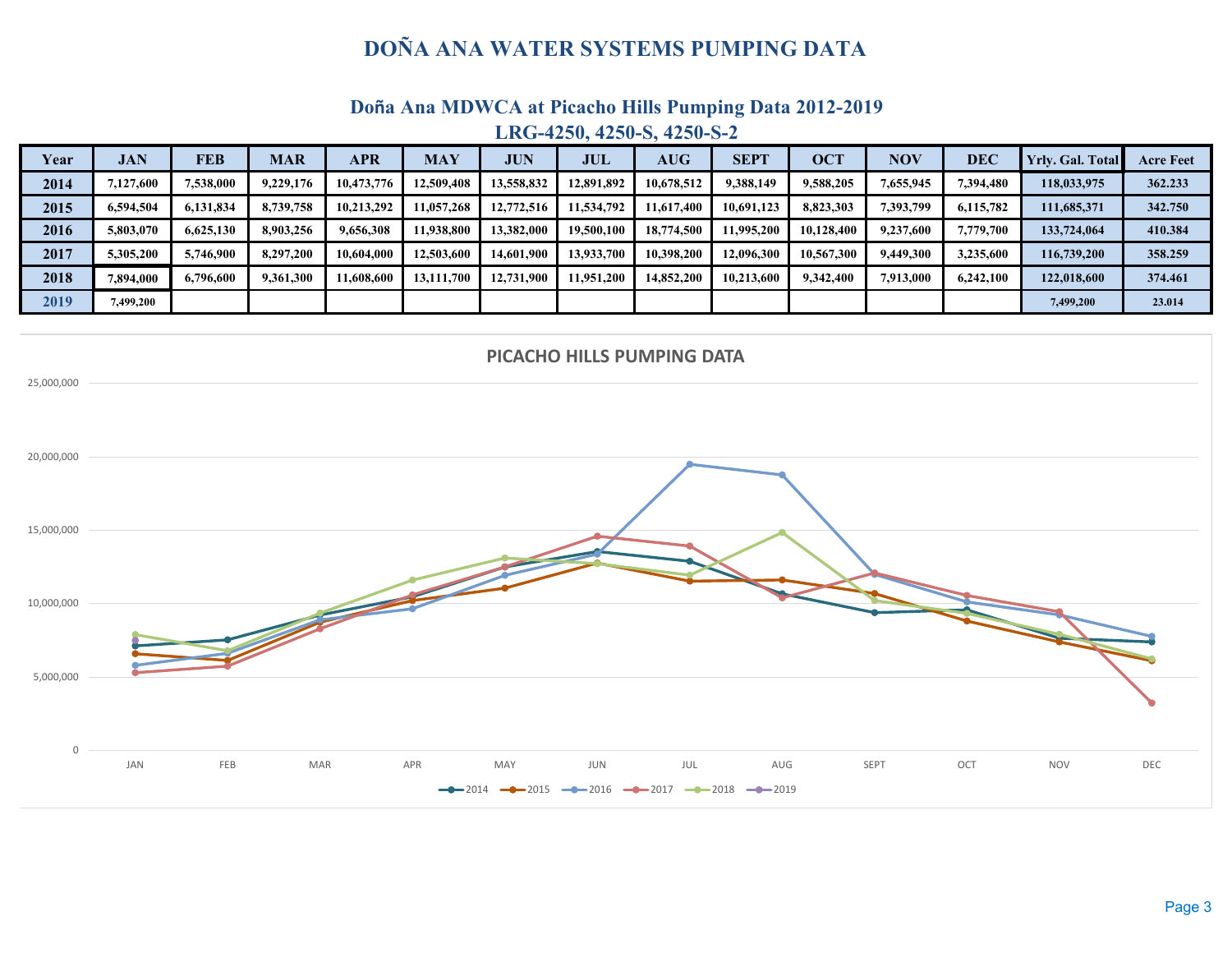

## **Bank Transaction Report**

Dona Ana MDWCA Transaction Detail

Issued Date Range: 01/01/2019 - 01/31/2019

Cleared Date Range: -

| Issued<br>Date    | Cleared<br>Date                        | <b>Number</b> | <b>Description</b>                             | Module                  | <b>Status</b> | <b>Type</b>       | Amount       |
|-------------------|----------------------------------------|---------------|------------------------------------------------|-------------------------|---------------|-------------------|--------------|
|                   | <b>Bank Account: Operating Account</b> |               |                                                |                         |               |                   |              |
| <b>Bank Draft</b> |                                        |               |                                                |                         |               |                   |              |
| 01/03/2019        | 01/31/2019                             | DFT0590FY19   | MEGAHURTZ COMPUTER CONSULTING, INC.            | <b>Accounts Payable</b> | Cleared       | <b>Bank Draft</b> | $-54.16$     |
| 01/03/2019        | 01/31/2019                             | DFT0614FY19   | Pitney Bowes Global Financial Services LLC     | <b>Accounts Payable</b> | Cleared       | <b>Bank Draft</b> | $-242.65$    |
| 01/03/2019        | 01/31/2019                             | DFT0615FY19   | Southwest Disposal                             | <b>Accounts Payable</b> | Cleared       | <b>Bank Draft</b> | $-231.65$    |
| 01/03/2019        | 01/31/2019                             | DFT0617FY19   | Authorize.net                                  | <b>Accounts Payable</b> | Cleared       | <b>Bank Draft</b> | $-95.45$     |
| 01/04/2019        | 01/31/2019                             | DFT0621FY19   | 8 X 8 INC                                      | <b>Accounts Payable</b> | Cleared       | <b>Bank Draft</b> | $-840.68$    |
| 01/07/2019        | 01/31/2019                             | DFT0618FY19   | Comcast                                        | <b>Accounts Payable</b> | Cleared       | <b>Bank Draft</b> | $-224.05$    |
| 01/07/2019        | 01/31/2019                             | DFT0622FY19   | <b>Kosh Solutions</b>                          | <b>Accounts Payable</b> | Cleared       | <b>Bank Draft</b> | $-1,799.46$  |
| 01/08/2019        | 01/31/2019                             | DFT0623FY19   | Century Link                                   | <b>Accounts Payable</b> | Cleared       | <b>Bank Draft</b> | $-60.77$     |
| 01/08/2019        | 01/31/2019                             | DFT0642FY19   | Internal Revenue Service                       | <b>Accounts Payable</b> | Cleared       | <b>Bank Draft</b> | $-6,446.23$  |
| 01/09/2019        | 01/31/2019                             | DFT0625FY19   | <b>Lowe's Commercial Services</b>              | <b>Accounts Payable</b> | Cleared       | <b>Bank Draft</b> | $-566.73$    |
| 01/10/2019        | 01/31/2019                             | DFT0624FY19   | United Healthcare                              | <b>Accounts Payable</b> | Cleared       | <b>Bank Draft</b> | -9,399.92    |
| 01/11/2019        | 01/31/2019                             | DFT0629FY19   | Wells Fargo Bank                               | <b>Accounts Payable</b> | Cleared       | <b>Bank Draft</b> | $-1,703.28$  |
| 01/11/2019        | 01/31/2019                             | DFT0630FY19   | Wells Fargo Bank                               | <b>Accounts Payable</b> | Cleared       | <b>Bank Draft</b> | $-2,140.57$  |
| 01/14/2019        | 01/31/2019                             | DFT0626FY19   | Delta Dental of New Mexico                     | <b>Accounts Payable</b> | Cleared       | <b>Bank Draft</b> | $-449.24$    |
| 01/14/2019        | 01/31/2019                             | DFT0627FY19   | New Mexico One Call                            | <b>Accounts Payable</b> | Cleared       | <b>Bank Draft</b> | $-818.87$    |
| 01/15/2019        | 01/31/2019                             | DFT0632FY19   | <b>Public Employees Retirement Association</b> | <b>Accounts Payable</b> | Cleared       | <b>Bank Draft</b> | $-5,615.56$  |
| 01/16/2019        | 01/31/2019                             | DFT0633FY19   | Verizon Wireless                               | <b>Accounts Payable</b> | Cleared       | <b>Bank Draft</b> | $-507.34$    |
| 01/17/2019        | 01/31/2019                             | DFT0619FY19   | Comcast                                        | <b>Accounts Payable</b> | Cleared       | <b>Bank Draft</b> | $-190.12$    |
| 01/17/2019        | 01/31/2019                             | DFT0634FY19   | AFLAC                                          | <b>Accounts Payable</b> | Cleared       | <b>Bank Draft</b> | $-671.76$    |
| 01/18/2019        | 01/31/2019                             | DFT0616FY19   | Southwest Disposal                             | <b>Accounts Payable</b> | Cleared       | <b>Bank Draft</b> | $-133.17$    |
| 01/18/2019        | 01/31/2019                             | DFT0635FY19   | <b>VISION SERVICE PLAN</b>                     | <b>Accounts Payable</b> | Cleared       | <b>Bank Draft</b> | $-140.92$    |
| 01/22/2019        | 01/31/2019                             | DFT0636FY19   | USDA-RUS                                       | <b>Accounts Payable</b> | Cleared       | <b>Bank Draft</b> | $-2,376.00$  |
| 01/22/2019        | 01/31/2019                             | DFT0637FY19   | USDA-RUS                                       | <b>Accounts Payable</b> | Cleared       | <b>Bank Draft</b> | $-2,693.00$  |
| 01/22/2019        | 01/31/2019                             | DFT0638FY19   | USDA-RUS                                       | <b>Accounts Payable</b> | Cleared       | <b>Bank Draft</b> | $-2,958.00$  |
| 01/22/2019        | 01/31/2019                             | DFT0639FY19   | USDA-RUS                                       | <b>Accounts Payable</b> | Cleared       | <b>Bank Draft</b> | $-7,291.00$  |
| 01/22/2019        | 01/31/2019                             | DFT0643FY19   | Internal Revenue Service                       | <b>Accounts Payable</b> | Cleared       | <b>Bank Draft</b> | $-6,468.26$  |
| 01/24/2019        | 01/31/2019                             | DFT0640FY19   | Lujan Commercial Cleaning                      | <b>Accounts Payable</b> | Cleared       | <b>Bank Draft</b> | $-649.88$    |
| 01/25/2019        | 01/31/2019                             | DFT0631FY19   | <b>Public Employees Retirement Association</b> | <b>Accounts Payable</b> | Cleared       | <b>Bank Draft</b> | $-5,423.34$  |
| 01/29/2019        | 01/31/2019                             | DFT0620FY19   | Comcast                                        | <b>Accounts Payable</b> | Cleared       | <b>Bank Draft</b> | -229.57      |
| 01/31/2019        |                                        | DFT0594FY19   | <b>WEX Fleet Universal</b>                     | <b>Accounts Payable</b> | Outstanding   | <b>Bank Draft</b> | $-1,756.96$  |
| 01/31/2019        |                                        | DFT0595FY19   | New Mexico State Tax & Revenue                 | <b>Accounts Payable</b> | Outstanding   | <b>Bank Draft</b> | $-17,189.42$ |
| 01/31/2019        |                                        | DFT0596FY19   | New Mexico State Tax & Revenue                 | <b>Accounts Payable</b> | Outstanding   | <b>Bank Draft</b> | $-908.60$    |
| 01/31/2019        |                                        | DFT0597FY19   | New Mexico State Tax & Revenue                 | <b>Accounts Payable</b> | Outstanding   | <b>Bank Draft</b> | $-84.03$     |
| 01/31/2019        |                                        | DFT0598FY19   | New Mexico State Tax & Revenue                 | <b>Accounts Payable</b> | Outstanding   | <b>Bank Draft</b> | $-224.98$    |
| 01/31/2019        |                                        | DFT0599FY19   | <b>FLEETMATICS USA LLC</b>                     | <b>Accounts Payable</b> | Outstanding   | <b>Bank Draft</b> | $-599.21$    |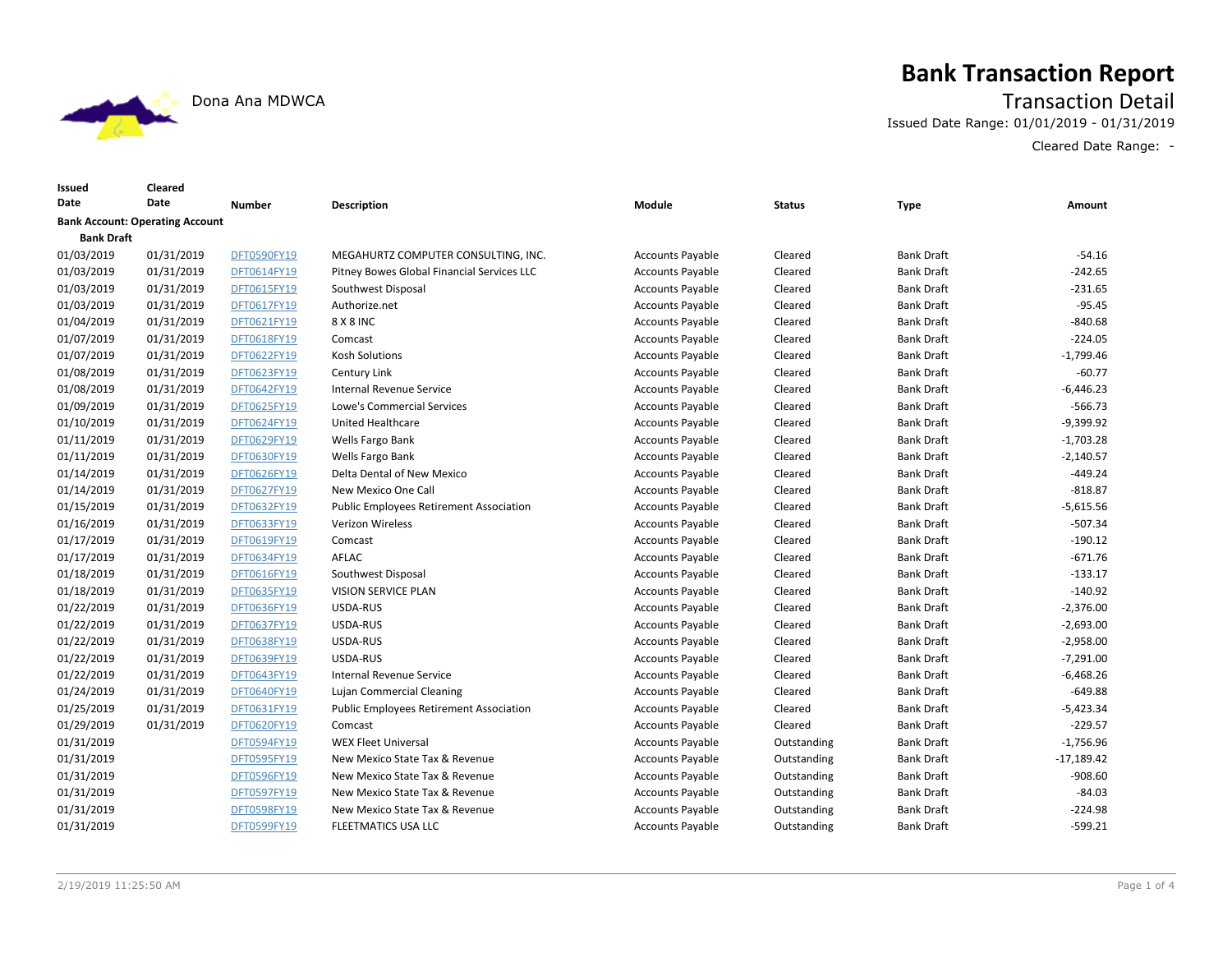### **Bank Transaction Report Issued Date Range: -**

| Issued     | Cleared    |               |                                                      |                         |               |                   |             |
|------------|------------|---------------|------------------------------------------------------|-------------------------|---------------|-------------------|-------------|
| Date       | Date       | <b>Number</b> | Description                                          | Module                  | <b>Status</b> | <b>Type</b>       | Amount      |
| 01/31/2019 |            | DFT0600FY19   | FedEx                                                | <b>Accounts Payable</b> | Outstanding   | <b>Bank Draft</b> | $-15.45$    |
| 01/31/2019 |            | DFT0601FY19   | Dona Ana Mutual Domestic Water Consumers Association | <b>Accounts Payable</b> | Outstanding   | <b>Bank Draft</b> | $-47.68$    |
| 01/31/2019 |            | DFT0602FY19   | Dona Ana Mutual Domestic Water Consumers Association | <b>Accounts Payable</b> | Outstanding   | <b>Bank Draft</b> | $-183.97$   |
| 01/31/2019 |            | DFT0603FY19   | Dona Ana Mutual Domestic Water Consumers Association | <b>Accounts Payable</b> | Outstanding   | <b>Bank Draft</b> | $-24.63$    |
| 01/31/2019 |            | DFT0604FY19   | Dona Ana Mutual Domestic Water Consumers Association | <b>Accounts Payable</b> | Outstanding   | <b>Bank Draft</b> | $-32.30$    |
| 01/31/2019 |            | DFT0605FY19   | <b>RICOH</b>                                         | <b>Accounts Payable</b> | Outstanding   | Bank Draft        | $-588.06$   |
| 01/31/2019 |            | DFT0606FY19   | City of Las Cruces                                   | <b>Accounts Payable</b> | Outstanding   | <b>Bank Draft</b> | $-7,654.90$ |
| 01/31/2019 |            | DFT0607FY19   | City of Las Cruces                                   | <b>Accounts Payable</b> | Outstanding   | <b>Bank Draft</b> | $-16.87$    |
| 01/31/2019 |            | DFT0608FY19   | City of Las Cruces                                   | <b>Accounts Payable</b> | Outstanding   | <b>Bank Draft</b> | $-381.11$   |
| 01/31/2019 |            | DFT0609FY19   | City of Las Cruces                                   | <b>Accounts Payable</b> | Outstanding   | <b>Bank Draft</b> | $-381.11$   |
| 01/31/2019 |            | DFT0610FY19   | City of Las Cruces                                   | <b>Accounts Payable</b> | Outstanding   | <b>Bank Draft</b> | $-1,102.70$ |
| 01/31/2019 |            | DFT0611FY19   | City of Las Cruces                                   | <b>Accounts Payable</b> | Outstanding   | <b>Bank Draft</b> | $-381.11$   |
| 01/31/2019 |            | DFT0612FY19   | Pitney Bowes Global Financial Services LLC           | <b>Accounts Payable</b> | Outstanding   | <b>Bank Draft</b> | $-100.00$   |
| 01/31/2019 |            | DFT0613FY19   | New Mexico Mutual Casualty Company                   | <b>Accounts Payable</b> | Outstanding   | <b>Bank Draft</b> | $-1,325.00$ |
| 01/31/2019 | 01/31/2019 | DFT0641FY19   | Mastercard                                           | <b>Accounts Payable</b> | Cleared       | <b>Bank Draft</b> | $-685.21$   |
| 01/31/2019 |            | DFT0644FY19   | Zia Natural Gas Company                              | <b>Accounts Payable</b> | Outstanding   | <b>Bank Draft</b> | $-97.00$    |
| 01/31/2019 |            | DFT0645FY19   | Zia Natural Gas Company                              | <b>Accounts Payable</b> | Outstanding   | <b>Bank Draft</b> | $-345.34$   |
| 01/31/2019 |            | DFT0646FY19   | Zia Natural Gas Company                              | <b>Accounts Payable</b> | Outstanding   | <b>Bank Draft</b> | $-21.15$    |
| 01/31/2019 |            | DFT0647FY19   | Zia Natural Gas Company                              | <b>Accounts Payable</b> | Outstanding   | <b>Bank Draft</b> | $-56.62$    |
| 01/31/2019 |            | DFT0648FY19   | Zia Natural Gas Company                              | <b>Accounts Payable</b> | Outstanding   | <b>Bank Draft</b> | $-11.76$    |
| 01/31/2019 |            | DFT0649FY19   | Zia Natural Gas Company                              | <b>Accounts Payable</b> | Outstanding   | <b>Bank Draft</b> | $-127.58$   |
| 01/31/2019 |            | DFT0650FY19   | El Paso Electric                                     | <b>Accounts Payable</b> | Outstanding   | <b>Bank Draft</b> | $-165.74$   |
| 01/31/2019 |            | DFT0651FY19   | El Paso Electric                                     | <b>Accounts Payable</b> | Outstanding   | <b>Bank Draft</b> | $-15.25$    |
| 01/31/2019 |            | DFT0652FY19   | El Paso Electric                                     | <b>Accounts Payable</b> | Outstanding   | <b>Bank Draft</b> | $-15.25$    |
| 01/31/2019 |            | DFT0653FY19   | El Paso Electric                                     | <b>Accounts Payable</b> | Outstanding   | <b>Bank Draft</b> | $-888.25$   |
| 01/31/2019 |            | DFT0654FY19   | El Paso Electric                                     | <b>Accounts Payable</b> | Outstanding   | <b>Bank Draft</b> | $-2,942.19$ |
| 01/31/2019 |            | DFT0655FY19   | El Paso Electric                                     | <b>Accounts Payable</b> | Outstanding   | <b>Bank Draft</b> | $-493.23$   |
| 01/31/2019 |            | DFT0656FY19   | El Paso Electric                                     | <b>Accounts Payable</b> | Outstanding   | <b>Bank Draft</b> | $-417.55$   |
| 01/31/2019 |            | DFT0657FY19   | El Paso Electric                                     | <b>Accounts Payable</b> | Outstanding   | <b>Bank Draft</b> | $-122.93$   |
| 01/31/2019 |            | DFT0658FY19   | El Paso Electric                                     | <b>Accounts Payable</b> | Outstanding   | <b>Bank Draft</b> | $-145.15$   |
| 01/31/2019 |            | DFT0659FY19   | El Paso Electric                                     | <b>Accounts Payable</b> | Outstanding   | Bank Draft        | $-214.80$   |
| 01/31/2019 |            | DFT0660FY19   | El Paso Electric                                     | <b>Accounts Payable</b> | Outstanding   | <b>Bank Draft</b> | $-660.60$   |
| 01/31/2019 |            | DFT0661FY19   | El Paso Electric                                     | <b>Accounts Payable</b> | Outstanding   | <b>Bank Draft</b> | $-129.50$   |
| 01/31/2019 |            | DFT0662FY19   | El Paso Electric                                     | <b>Accounts Payable</b> | Outstanding   | <b>Bank Draft</b> | $-144.45$   |
| 01/31/2019 |            | DFT0663FY19   | El Paso Electric                                     | <b>Accounts Payable</b> | Outstanding   | <b>Bank Draft</b> | $-554.15$   |
| 01/31/2019 |            | DFT0664FY19   | El Paso Electric                                     | <b>Accounts Payable</b> | Outstanding   | <b>Bank Draft</b> | $-335.96$   |
| 01/31/2019 |            | DFT0665FY19   | El Paso Electric                                     | <b>Accounts Payable</b> | Outstanding   | <b>Bank Draft</b> | $-16.70$    |
| 01/31/2019 |            | DFT0666FY19   | El Paso Electric                                     | <b>Accounts Payable</b> | Outstanding   | <b>Bank Draft</b> | $-143.01$   |
| 01/31/2019 |            | DFT0667FY19   | El Paso Electric                                     | <b>Accounts Payable</b> | Outstanding   | <b>Bank Draft</b> | $-72.07$    |
| 01/31/2019 |            | DFT0668FY19   | El Paso Electric                                     | <b>Accounts Payable</b> | Outstanding   | <b>Bank Draft</b> | $-2,214.00$ |
| 01/31/2019 |            | DFT0669FY19   | El Paso Electric                                     | <b>Accounts Payable</b> | Outstanding   | <b>Bank Draft</b> | $-95.25$    |
| 01/31/2019 |            | DFT0670FY19   | El Paso Electric                                     | <b>Accounts Payable</b> | Outstanding   | <b>Bank Draft</b> | $-86.33$    |
| 01/31/2019 |            | DFT0671FY19   | El Paso Electric                                     | <b>Accounts Payable</b> | Outstanding   | <b>Bank Draft</b> | $-894.63$   |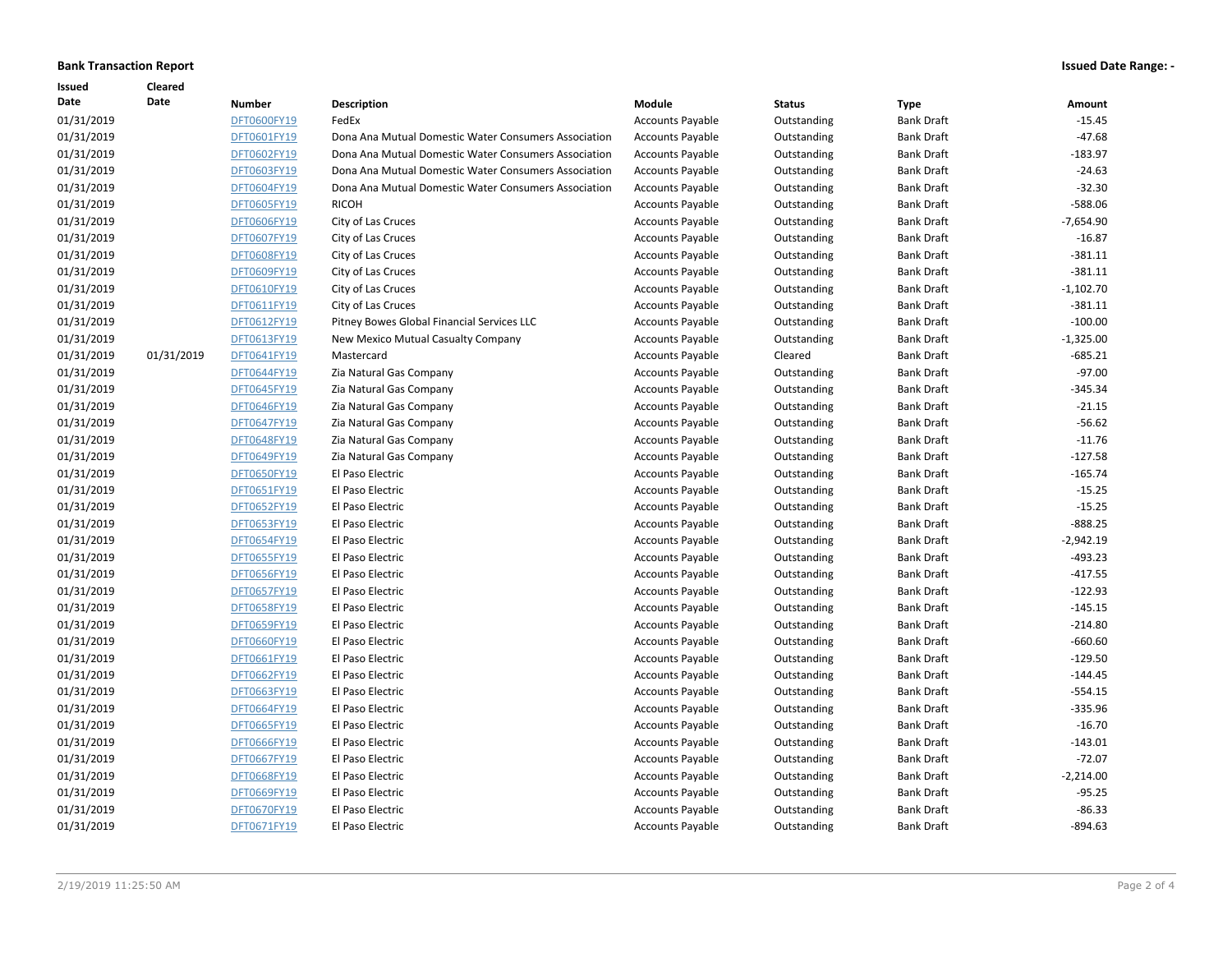### **Bank Transaction Report Issued Date Range: -**

| Issued     | Cleared    |               |                                             |                         |               |                               |                |
|------------|------------|---------------|---------------------------------------------|-------------------------|---------------|-------------------------------|----------------|
| Date       | Date       | <b>Number</b> | Description                                 | Module                  | <b>Status</b> | <b>Type</b>                   | Amount         |
| 01/31/2019 |            | DFT0672FY19   | El Paso Electric                            | <b>Accounts Payable</b> | Outstanding   | <b>Bank Draft</b>             | $-117.77$      |
| 01/31/2019 |            | DFT0673FY19   | El Paso Electric                            | <b>Accounts Payable</b> | Outstanding   | <b>Bank Draft</b>             | $-1,590.38$    |
| 01/31/2019 |            | DFT0674FY19   | El Paso Electric                            | <b>Accounts Payable</b> | Outstanding   | <b>Bank Draft</b>             | $-22.14$       |
| 01/31/2019 |            | DFT0675FY19   | El Paso Electric                            | <b>Accounts Payable</b> | Outstanding   | <b>Bank Draft</b>             | $-170.34$      |
| 01/31/2019 |            | DFT0676FY19   | Wells Fargo Bank                            | <b>Accounts Payable</b> | Outstanding   | <b>Bank Draft</b>             | $-4,672.03$    |
|            |            |               |                                             |                         |               | <b>Bank Draft Total: (83)</b> | $-112, 104.03$ |
| Check      |            |               |                                             |                         |               |                               |                |
| 01/09/2019 | 01/31/2019 | 23944         | <b>JUANITA MACKLIN</b>                      | <b>Utility Billing</b>  | Cleared       | Check                         | $-796.11$      |
| 01/09/2019 | 01/31/2019 | 23945         | <b>ROBERT TALAMINI</b>                      | <b>Utility Billing</b>  | Cleared       | Check                         | $-164.68$      |
| 01/11/2019 | 01/31/2019 | 23946         | NMED Utility Operator Certification Program | <b>Accounts Payable</b> | Cleared       | Check                         | $-30.00$       |
| 01/16/2019 | 01/31/2019 | 23948         | Sunbelt Insurance Group                     | <b>Accounts Payable</b> | Cleared       | Check                         | $-9,248.00$    |
| 01/30/2019 |            | 23967         | Advanced Communications & Electronics, Inc. | <b>Accounts Payable</b> | Outstanding   | Check                         | $-782.32$      |
| 01/30/2019 |            | 23968         | Core & Main                                 | <b>Accounts Payable</b> | Outstanding   | Check                         | $-3,887.17$    |
| 01/30/2019 |            | 23969         | Diagnostic & Technology Center, Inc.        | <b>Accounts Payable</b> | Outstanding   | Check                         | $-129.60$      |
| 01/30/2019 |            | 23970         | Ferguson Waterworks                         | <b>Accounts Payable</b> | Outstanding   | Check                         | $-108.64$      |
| 01/30/2019 |            | 23971         | Las Cruces Sun News                         | <b>Accounts Payable</b> | Outstanding   | Check                         | $-361.29$      |
| 01/30/2019 |            | 23972         | Maverick Drilling, Inc                      | <b>Accounts Payable</b> | Outstanding   | Check                         | $-2,257.76$    |
| 01/30/2019 |            | 23973         | Melton, James                               | <b>Accounts Payable</b> | Outstanding   | Check                         | $-190.00$      |
| 01/30/2019 |            | 23974         | Morales, Christian                          | <b>Accounts Payable</b> | Outstanding   | Check                         | $-18.61$       |
| 01/30/2019 |            | 23975         | NMED Utility Operator Certification Program | <b>Accounts Payable</b> | Outstanding   | Check                         | $-30.00$       |
| 01/30/2019 |            | 23976         | PARMETER POWER AND CONTROLL, INC.           | <b>Accounts Payable</b> | Outstanding   | Check                         | $-184.13$      |
| 01/30/2019 |            | 23977         | Pollard Water                               | <b>Accounts Payable</b> | Outstanding   | Check                         | $-1,933.80$    |
| 01/30/2019 |            | 23978         | Postal Pros Southwest, Inc.                 | <b>Accounts Payable</b> | Outstanding   | Check                         | $-3,022.58$    |
| 01/30/2019 |            | 23979         | STULL, JAMIE                                | <b>Accounts Payable</b> | Outstanding   | Check                         | $-95.00$       |
| 01/30/2019 |            | 23980         | <b>USA Bluebook</b>                         | <b>Accounts Payable</b> | Outstanding   | Check                         | $-498.16$      |
| 01/31/2019 |            | 24010         | <b>American Document Services</b>           | <b>Accounts Payable</b> | Outstanding   | Check                         | $-133.82$      |
| 01/31/2019 |            | 24011         | <b>Big Star Hardware</b>                    | <b>Accounts Payable</b> | Outstanding   | Check                         | $-7.59$        |
| 01/31/2019 |            | 24012         | Craigentaggert Supply Company               | <b>Accounts Payable</b> | Outstanding   | Check                         | $-114.26$      |
| 01/31/2019 |            | 24013         | Diagnostic & Technology Center, Inc.        | <b>Accounts Payable</b> | Outstanding   | Check                         | $-129.60$      |
| 01/31/2019 |            | 24014         | DPC Industries, Inc.                        | <b>Accounts Payable</b> | Outstanding   | Check                         | $-250.00$      |
| 01/31/2019 |            | 24015         | Ferguson Waterworks                         | <b>Accounts Payable</b> | Outstanding   | Check                         | $-1,573.70$    |
| 01/31/2019 |            | 24016         | FIG Publications, LLC.                      | <b>Accounts Payable</b> | Outstanding   | Check                         | $-727.37$      |
| 01/31/2019 |            | 24017         | Horton, Jennifer                            | <b>Accounts Payable</b> | Outstanding   | Check                         | $-12.55$       |
| 01/31/2019 |            | 24018         | HUSEBY, INC.                                | <b>Accounts Payable</b> | Outstanding   | Check                         | $-572.16$      |
| 01/31/2019 |            | 24019         | Las Cruces Sun News                         | <b>Accounts Payable</b> | Outstanding   | Check                         | $-24.35$       |
| 01/31/2019 |            | 24020         | Northern Safety and Industrial              | <b>Accounts Payable</b> | Outstanding   | Check                         | $-425.12$      |
| 01/31/2019 |            | 24021         | One Call Plumbing                           | <b>Accounts Payable</b> | Outstanding   | Check                         | $-330.00$      |
| 01/31/2019 |            | 24022         | O'Reilly Auto Parts                         | <b>Accounts Payable</b> | Outstanding   | Check                         | $-189.36$      |
| 01/31/2019 |            | 24023         | <b>WATSON SMITH LLC</b>                     | <b>Accounts Payable</b> | Outstanding   | Check                         | $-6,822.06$    |
| 01/31/2019 |            | 24024         | WorkMed Inc, Benito Gallardo JR M.D         | <b>Accounts Payable</b> | Outstanding   | Check                         | $-1,765.51$    |
|            |            |               |                                             |                         |               | Check Total: (33)             | $-36,815.30$   |

**EFT**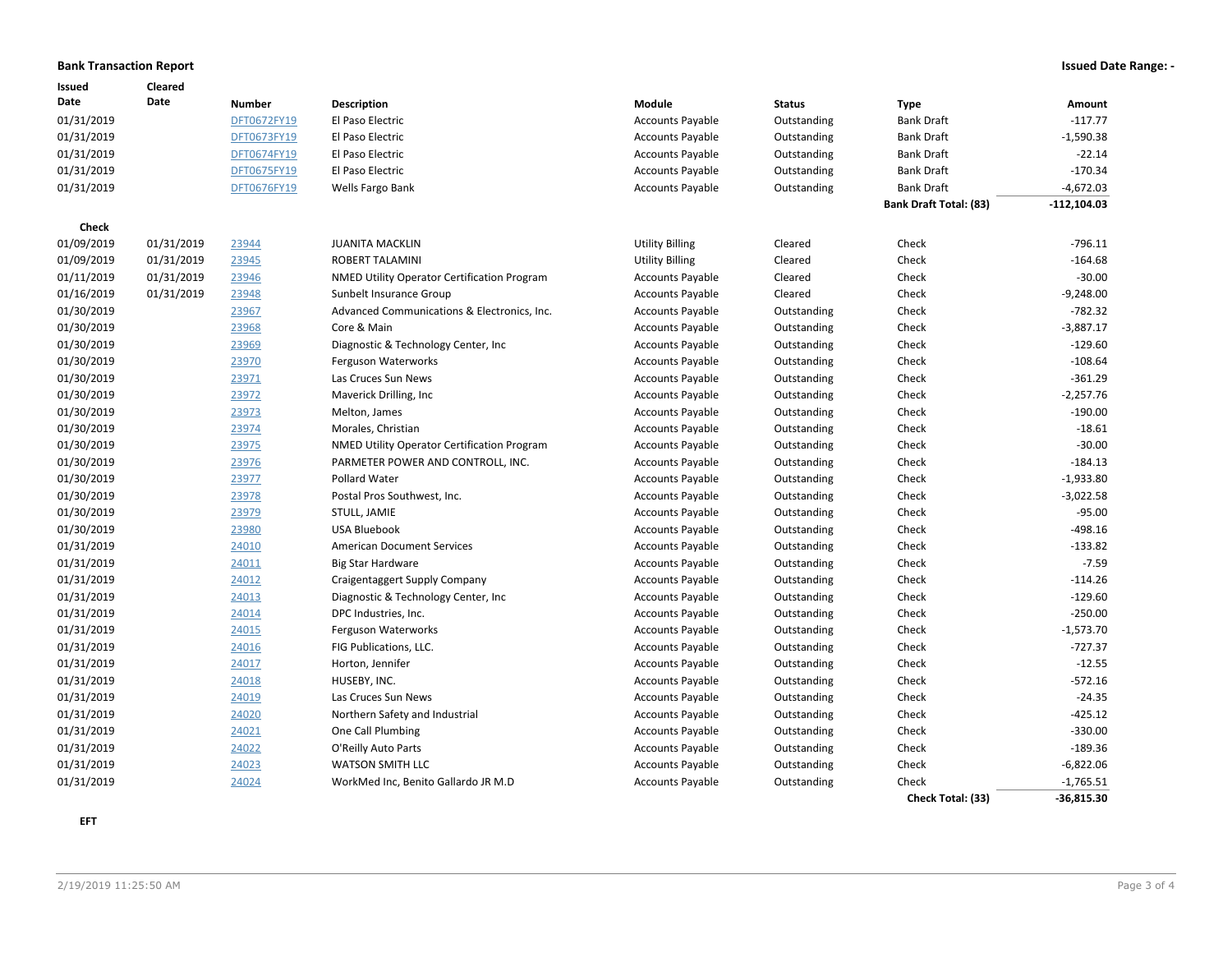### **Bank Transaction Report Issued Date Range: -**

| Issued     | Cleared                            |               |                              |                         |               |                                  |               |
|------------|------------------------------------|---------------|------------------------------|-------------------------|---------------|----------------------------------|---------------|
| Date       | Date                               | <b>Number</b> | Description                  | Module                  | <b>Status</b> | <b>Type</b>                      | Amount        |
| 01/07/2019 | 01/31/2019                         | DFT0510FY19   | Payroll EFT                  | Payroll                 | Cleared       | EFT                              | $-20,870.61$  |
| 01/18/2019 | 01/31/2019                         | DFT0581FY19   | Payroll EFT                  | Payroll                 | Cleared       | EFT                              | $-21,064.01$  |
| 01/30/2019 |                                    | 472           | At Your Service, Inc.        | <b>Accounts Payable</b> | Outstanding   | EFT                              | $-56.86$      |
| 01/30/2019 |                                    | 473           | New Mexico Finance Authority | <b>Accounts Payable</b> | Outstanding   | EFT                              | $-7,925.09$   |
| 01/30/2019 |                                    | 474           | New Mexico Finance Authority | <b>Accounts Payable</b> | Outstanding   | EFT                              | $-2,412.47$   |
| 01/30/2019 |                                    | 475           | New Mexico Finance Authority | <b>Accounts Payable</b> | Outstanding   | EFT                              | $-10,437.71$  |
|            |                                    |               |                              |                         |               | EFT Total: (6)                   | $-62,766.75$  |
|            |                                    |               |                              |                         |               | <b>Bank Account Total: (122)</b> | $-211,686.08$ |
|            | <b>Bank Account: Grant Account</b> |               |                              |                         |               |                                  |               |
| Check      |                                    |               |                              |                         |               |                                  |               |
| 01/23/2019 | 01/31/2019                         | 20469         | <b>File Construction</b>     | <b>Accounts Payable</b> | Cleared       | Check                            | $-265,276.91$ |
| 01/23/2019 | 01/31/2019                         | 20470         | Souder, Miller, & Associates | <b>Accounts Payable</b> | Cleared       | Check                            | $-20,995.62$  |
| 01/23/2019 | 01/31/2019                         | 20471         | Souder, Miller, & Associates | <b>Accounts Payable</b> | Cleared       | Check                            | $-1,049.82$   |
| 01/23/2019 | 01/31/2019                         | 20472         | Souder, Miller, & Associates | <b>Accounts Payable</b> | Cleared       | Check                            | $-10,195.24$  |
| 01/23/2019 | 01/31/2019                         | 20473         | Souder, Miller, & Associates | <b>Accounts Payable</b> | Cleared       | Check                            | $-3,910.75$   |

|            |            |       |                              |                         |             | Check Total: (7) | -312,094.29  |
|------------|------------|-------|------------------------------|-------------------------|-------------|------------------|--------------|
| 01/30/2019 |            | 20475 | Dona Ana Title Company       | <b>Accounts Payable</b> | Outstanding | Check            | $-5.653.25$  |
| 01/23/2019 | 01/31/2019 | 20474 | Souder, Miller, & Associates | <b>Accounts Payable</b> | Cleared     | Check            | $-5,012.70$  |
| 01/23/2019 | 01/31/2019 | 20473 | Souder, Miller, & Associates | <b>Accounts Payable</b> | Cleared     | Check            | $-3,910.75$  |
| 01/23/2019 | 01/31/2019 | 20472 | Souder, Miller, & Associates | <b>Accounts Payable</b> | Cleared     | Check            | $-10,195.24$ |
| 01/23/2019 | 01/31/2019 | 20471 | Souder, Miller, & Associates | Accounts Payable        | Cleared     | Check            | -1,049.82    |

| ıng | <b>Check</b>                          | -5,653.25     |
|-----|---------------------------------------|---------------|
|     | Check Total: (7)                      | $-312.094.29$ |
|     | <b>Bank Account Total: (7) Report</b> | $-312.094.29$ |
|     | <b>Total: (129)</b>                   | -523,780.37   |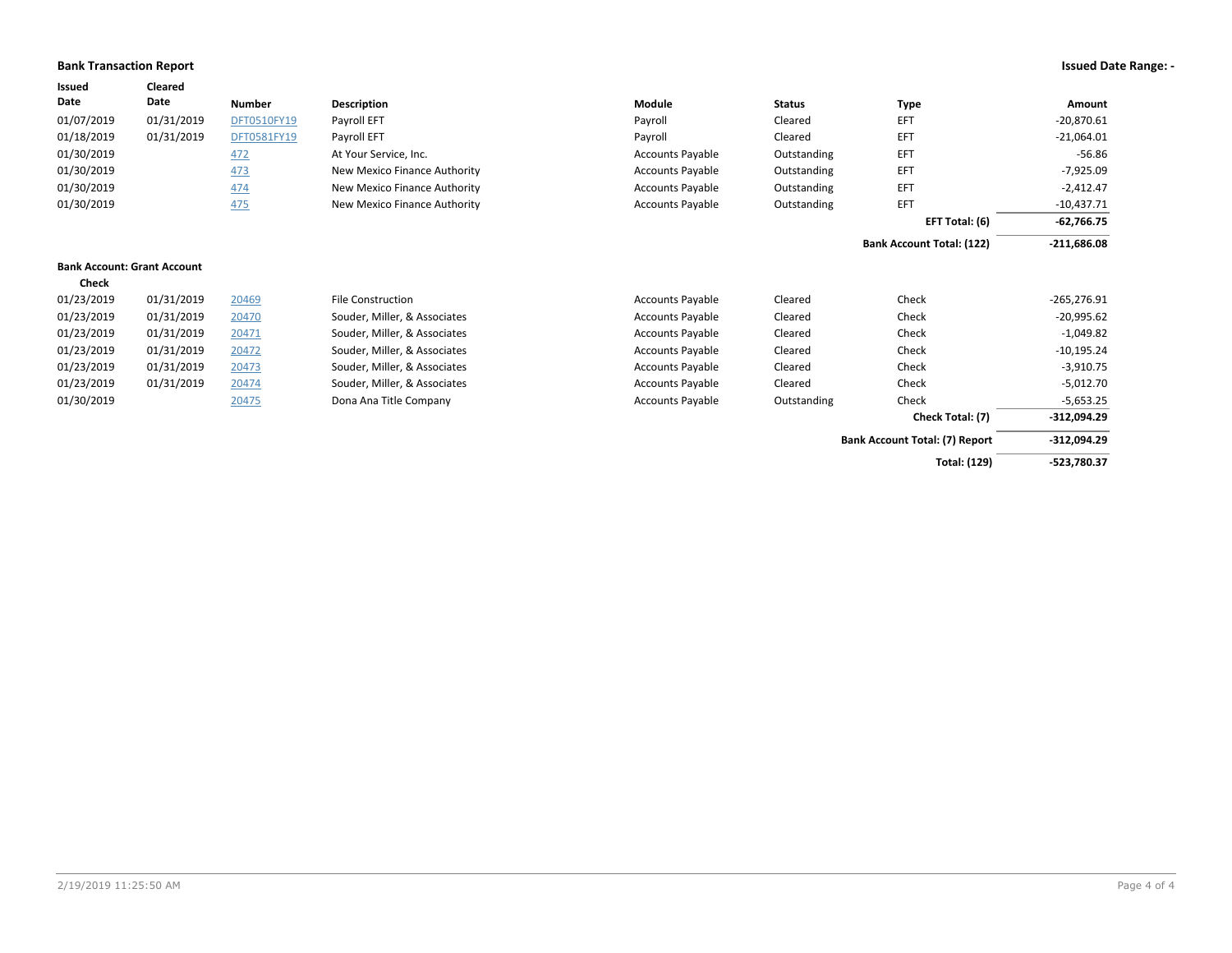

# **Budget Report**

Dona Ana MDWCA **Group Summary** 

For Fiscal: FY 2018 - 2019 Period Ending: 01/31/2019

|                                                          |                     |                     |                 |                 | Variance                |            |
|----------------------------------------------------------|---------------------|---------------------|-----------------|-----------------|-------------------------|------------|
|                                                          | Original            | Current             | Period          | Fiscal          | Favorable               | Percent    |
| StateRpt                                                 | <b>Total Budget</b> | <b>Total Budget</b> | <b>Activity</b> | <b>Activity</b> | (Unfavorable) Remaining |            |
| Fund: 100 - General Operating Fund                       |                     |                     |                 |                 |                         |            |
| Revenue                                                  |                     |                     |                 |                 |                         |            |
| 400 - Water & Wastewater Sales                           | 4,015,000.00        | 4,015,000.00        | 287,493.64      | 2,511,473.94    | $-1,503,526.06$         | 37.45 %    |
| 410 - Connection/Reconnection Charges                    | 503,650.00          | 503,650.00          | 39,275.01       | 407,327.85      | $-96,322.15$            | 19.12 %    |
| 420 - Membership & Service Fees                          | 406,918.00          | 406,918.00          | 4,189.04        | 37,910.33       | -369,007.67             | 90.68%     |
| 430 - Late Fees & Penalties                              | 55,500.00           | 55,500.00           | 4,188.40        | 38,232.30       | $-17,267.70$            | 31.11%     |
| 440 - Taxes                                              | 20,000.00           | 20,000.00           | 985.18          | 11,877.72       | $-8,122.28$             | 40.61%     |
| 450 - Other Operating Revenue                            | 66,700.00           | 66,700.00           | 2,746.48        | 28,132.89       | $-38,567.11$            | 57.82%     |
| <b>Revenue Total:</b>                                    | 5,067,768.00        | 5,067,768.00        | 338,877.75      | 3,034,955.03    | -2,032,812.97           | 40.11%     |
| <b>Expense</b>                                           |                     |                     |                 |                 |                         |            |
| 440 - Taxes                                              | 0.00                | 0.00                | 0.00            | 1,222.97        | $-1,222.97$             | 0.00%      |
| 500 - Salaries                                           | 969,500.00          | 969,500.00          | 59,800.40       | 452,971.09      | 516,528.91              | 53.28%     |
| 501 - Emlployee Benefits                                 | 368,600.00          | 368,600.00          | 25,004.69       | 189,079.72      | 179,520.28              | 48.70%     |
| 505 - Electricity                                        | 315,000.00          | 315,000.00          | 12,667.62       | 146,728.31      | 168,271.69              | 53.42 %    |
| 515 - Other Utilities - Gas, Water, Sewer, Telephone     | 36,800.00           | 36,800.00           | 3,436.41        | 20,231.01       | 16,568.99               | 45.02%     |
| 520 - System Parts & Supplies                            | 600,500.00          | 600,500.00          | 23,483.24       | 227,105.31      | 373,394.69              | 62.18%     |
| 525 - System Repairs and Maintenance                     | 300,000.00          | 300,000.00          | 2,441.89        | 89,354.69       | 210,645.31              | 70.22%     |
| 530 - Vehicles Expenses                                  | 46,000.00           | 46,000.00           | 1,839.48        | 21,860.02       | 24,139.98               | 52.48%     |
| 535 - Office and Administrative Expenses                 | 152,620.00          | 152,620.00          | 5,914.44        | 49,876.17       | 102,743.83              | 67.32%     |
| 540 - Professional Services - Accounting, Engineering, L | 275,900.00          | 275,900.00          | 10,288.57       | 102,107.27      | 173,792.73              | 62.99%     |
| 545 - Insurance                                          | 50,000.00           | 50,000.00           | 0.00            | 46,577.00       | 3,423.00                | 6.85 %     |
| 550 - Due, Fees, Permits and Licenses                    | 142,820.00          | 142,820.00          | 5,110.94        | 40,047.74       | 102,772.26              | 71.96%     |
| 555 - Taxes - Gross Receipts Tax, Conservation Fee       | 269,000.00          | 269,000.00          | 17,088.73       | 168,296.62      | 100,703.38              | 37.44 %    |
| 560 - Training                                           | 36,500.00           | 36,500.00           | 0.00            | 7,225.91        | 29,274.09               | 80.20%     |
| 590 - Miscellaneous                                      | 176,350.00          | 176,350.00          | 11,958.43       | 94,512.38       | 81,837.62               | 46.41%     |
| 599 - Debt Payments                                      | 824,000.00          | 824,000.00          | 36,093.27       | 373,714.95      | 450,285.05              | 54.65%     |
| 750 - Water Rights Expense                               | 100,000.00          | 100,000.00          | 0.00            | 99,120.00       | 880.00                  | 0.88%      |
| <b>Expense Total:</b>                                    | 4,663,590.00        | 4,663,590.00        | 215,128.11      | 2,130,031.16    | 2,533,558.84            | 54.33%     |
| Fund: 100 - General Operating Fund Surplus (Deficit):    | 404,178.00          | 404,178.00          | 123,749.64      | 904,923.87      | 500,745.87              | $-123.89%$ |
|                                                          |                     |                     |                 |                 |                         |            |
| Fund: 200 - Grant/Loan Fund                              |                     |                     |                 |                 |                         |            |
| Revenue                                                  |                     |                     |                 |                 |                         |            |
| 600 - Grant Revenue                                      | 5,000,000.00        | 5,000,000.00        | 0.00            | 1,898,105.38    | $-3,101,894.62$         | 62.04%     |
| <b>Revenue Total:</b>                                    | 5,000,000.00        | 5,000,000.00        | 0.00            | 1,898,105.38    | $-3,101,894.62$         | 62.04%     |
| <b>Expense</b>                                           |                     |                     |                 |                 |                         |            |
| 650 - Grant Expense                                      | 5,000,000.00        | 5,000,000.00        | 312,094.29      | 2,173,503.98    | 2,826,496.02            | 56.53%     |
| <b>Expense Total:</b>                                    | 5,000,000.00        | 5,000,000.00        | 312,094.29      | 2,173,503.98    | 2,826,496.02            | 56.53%     |
| Fund: 200 - Grant/Loan Fund Surplus (Deficit):           | 0.00                | 0.00                | -312,094.29     | -275,398.60     | -275,398.60             | 0.00%      |
|                                                          |                     |                     |                 |                 |                         |            |
| Fund: 900 - Restricted Reserve Fund                      |                     |                     |                 |                 |                         |            |
| <b>Expense</b>                                           |                     |                     |                 |                 |                         |            |
| 650 - Grant Expense                                      | 100,000.00          | 100,000.00          | 0.00            | 41,317.11       | 58,682.89               | 58.68%     |
| 740 - Capital Purchases                                  | 301,000.00          | 301,000.00          | 0.00            | 358,318.61      | $-57,318.61$            | $-19.04%$  |
| <b>Expense Total:</b>                                    | 401,000.00          | 401,000.00          | 0.00            | 399,635.72      | 1,364.28                | 0.34%      |
| Fund: 900 - Restricted Reserve Fund Total:               | 401,000.00          | 401,000.00          | 0.00            | 399,635.72      | 1,364.28                | 0.34%      |
| <b>Report Surplus (Deficit):</b>                         | 3,178.00            | 3,178.00            | -188,344.65     | 229,889.55      | 226,711.55 -7,133.78 %  |            |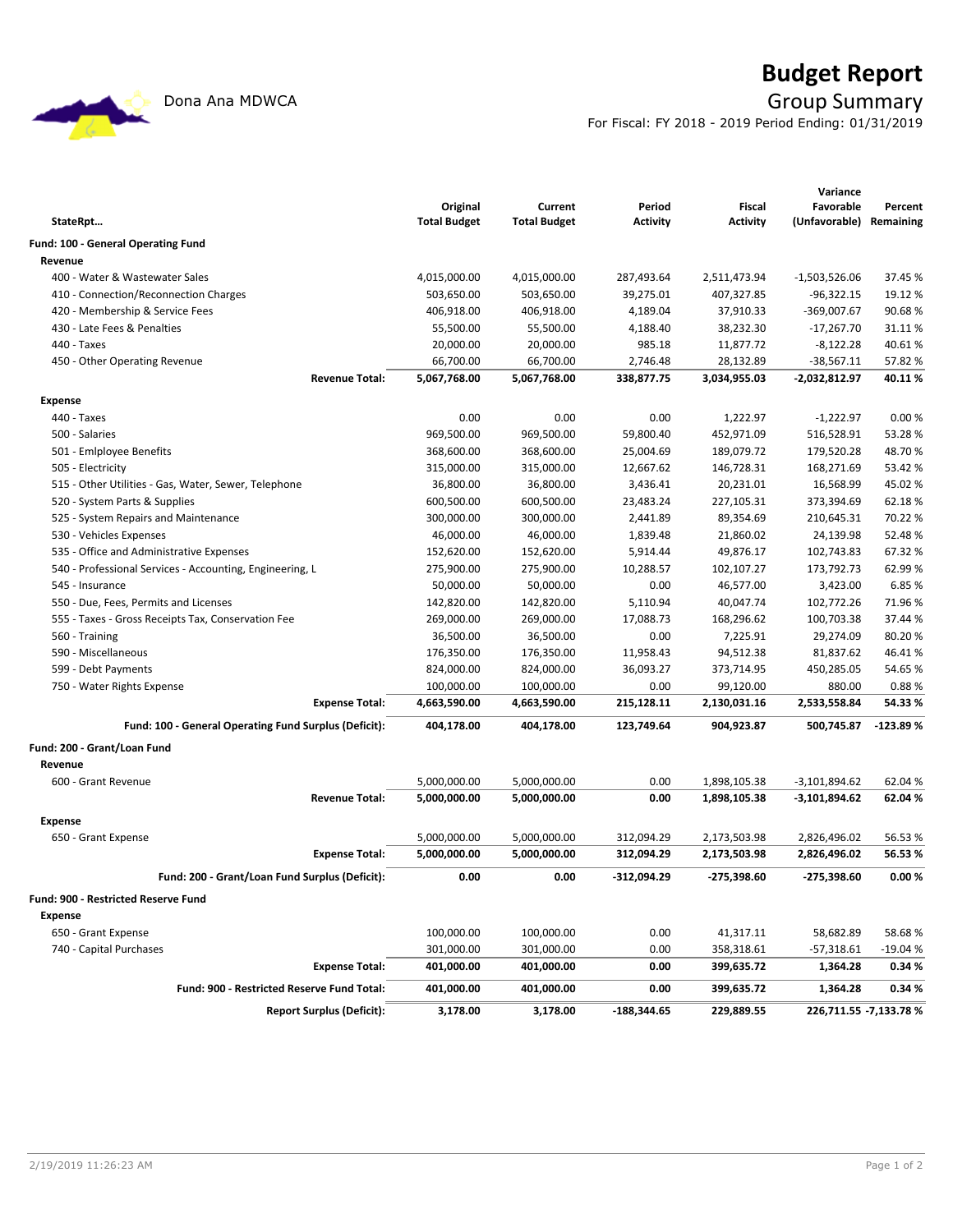## **Fund Summary**

|                                  |                     |                     |                 |                 | Variance      |  |
|----------------------------------|---------------------|---------------------|-----------------|-----------------|---------------|--|
|                                  | Original            | Current             | Period          | Fiscal          | Favorable     |  |
| Fund                             | <b>Total Budget</b> | <b>Total Budget</b> | <b>Activity</b> | <b>Activity</b> | (Unfavorable) |  |
| 100 - General Operating Fund     | 404.178.00          | 404.178.00          | 123.749.64      | 904.923.87      | 500,745.87    |  |
| 200 - Grant/Loan Fund            | 0.00                | 0.00                | $-312.094.29$   | $-275.398.60$   | $-275.398.60$ |  |
| 900 - Restricted Reserve Fund    | $-401.000.00$       | $-401.000.00$       | 0.00            | $-399.635.72$   | 1.364.28      |  |
| <b>Report Surplus (Deficit):</b> | 3.178.00            | 3.178.00            | -188.344.65     | 229.889.55      | 226.711.55    |  |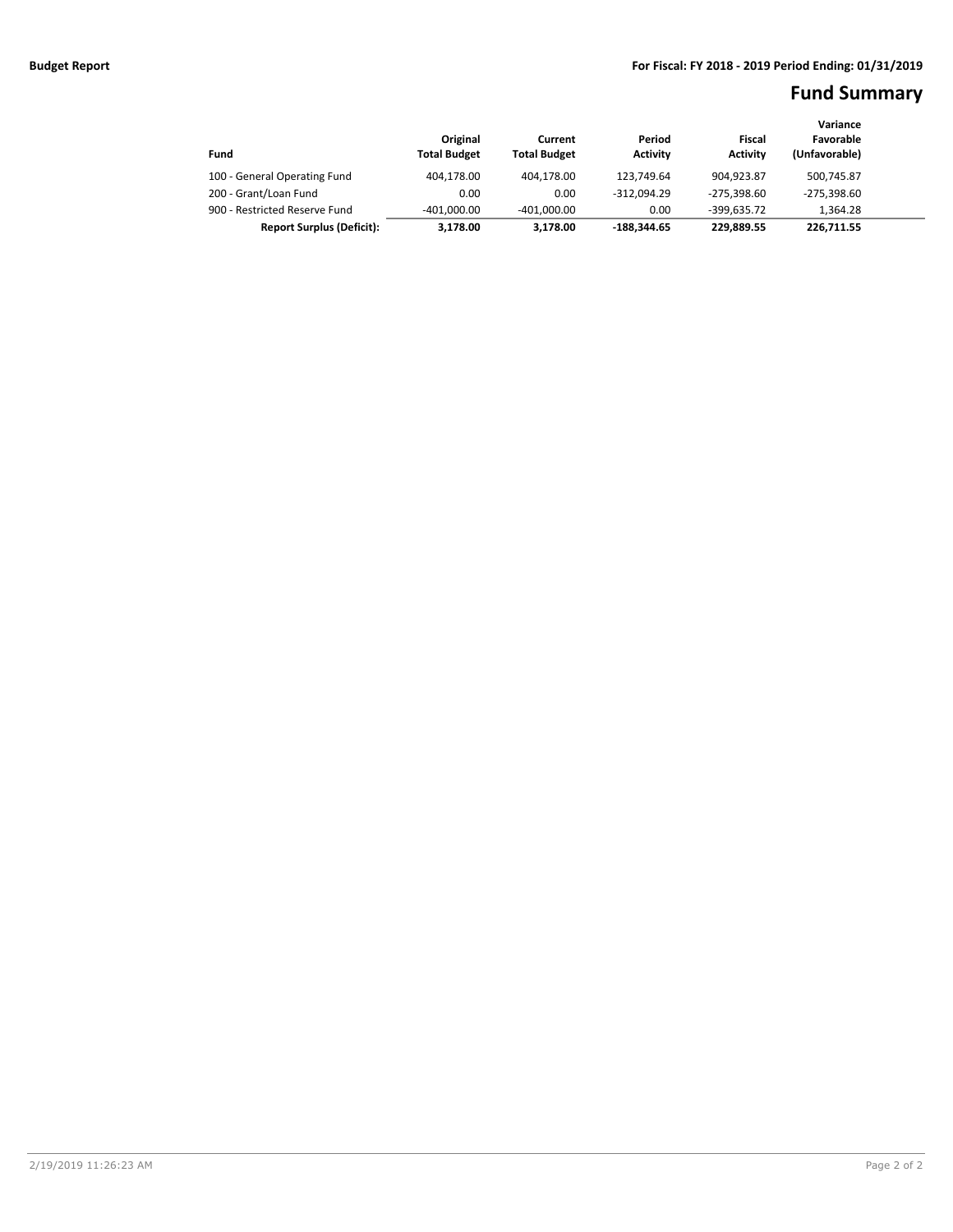$\mathcal{L}$ 

## **Balance Sheet** Dona Ana MDWCA **Account Summary** As Of 01/31/2019

|                                                          | <b>Prior Year</b> | <b>Current Year</b> | Variance<br>Favorable / |
|----------------------------------------------------------|-------------------|---------------------|-------------------------|
|                                                          | <b>Balance</b>    | <b>Balance</b>      | (Unfavorable)           |
| Fund: 100 - General Operating Fund                       |                   |                     |                         |
| Assets                                                   |                   |                     |                         |
| ReportOnly1: 10 - Current Assets                         |                   |                     |                         |
| 100 - Cash & Cash Equivalents                            | 956,344.10        | 1,031,766.94        | 75,422.84               |
| 105 - Due From Other Governments                         | 0.00              | 0.00                | 0.00                    |
| 110 - Accounts Receivable                                | 0.00              | $-219.96$           | $-219.96$               |
| 120 - Fund Transfers                                     | 1,725,977.27      | 2,407,447.07        | 681,469.80              |
| 130 - Inventories                                        | 60,101.32         | 151,366.08          | 91,264.76               |
| 140 - Prepaid Expenses                                   | 0.00              | 0.00                | 0.00                    |
| 145 - Refundable Deposits                                | 0.00              | 0.00                | 0.00                    |
| 146 - Restricted Cash                                    | 66,511.24         | 116,360.06          | 49,848.82               |
| 147 - Restricted Investments                             | 0.00              | 0.00                | 0.00                    |
| Total ReportOnly1 10 - Current Assets:                   | 2,808,933.93      | 3,706,720.19        | 897,786.26              |
| ReportOnly1: 15 - Long-term Assets                       |                   |                     |                         |
|                                                          | 0.00              | 0.00                | 0.00                    |
| 150 - Capital Assets, Net                                | 0.00              | 0.00                | 0.00                    |
| Total ReportOnly1 15 - Long-term Assets:                 | 0.00              | 0.00                | 0.00                    |
| <b>Total Assets:</b>                                     | 2,808,933.93      | 3,706,720.19        | 897,786.26              |
|                                                          |                   |                     |                         |
| Liability                                                |                   |                     |                         |
| ReportOnly1: 10 - Current Assets                         |                   |                     |                         |
| 105 - Due From Other Governments                         | 0.00              | 0.00                | 0.00                    |
| Total ReportOnly1 10 - Current Assets:                   | 0.00              | 0.00                | 0.00                    |
| ReportOnly1: 20 - Short-term Liabilities                 |                   |                     |                         |
| 200 - Accounts Payable                                   | 7,883.74          | 6,056.88            | 1,826.86                |
| 210 - Due to Other Goverments                            | 0.00              | 0.00                | 0.00                    |
| 214 - Accrued Payroll                                    | 0.00              | $-5,310.75$         | 5,310.75                |
| 222 - Customer Deposits                                  | 0.00              | 0.00                | 0.00                    |
| Total ReportOnly1 20 - Short-term Liabilities:           | 7,883.74          | 746.13              | 7,137.61                |
| ReportOnly1: 25 - Long-term Liabilities                  |                   |                     |                         |
| 250 - Compensated Absences                               | 0.00              | 0.00                | 0.00                    |
| 251 - Long-term Debt                                     | 0.00              | 0.00                | 0.00                    |
| Total ReportOnly1 25 - Long-term Liabilities:            | 0.00              | 0.00                | 0.00                    |
| <b>Total Liability:</b>                                  | 7,883.74          | 746.13              | 7,137.61                |
|                                                          |                   |                     |                         |
| Equity                                                   |                   |                     |                         |
| ReportOnly1: 30 - Net Assets                             |                   |                     |                         |
| 300 - Net Assets                                         | 1,847,914.56      | 2,801,050.19        | 0.00                    |
| Total ReportOnly1 30 - Net Assets:                       | 1,847,914.56      | 2,801,050.19        | 0.00                    |
| <b>Total Beginning Equity:</b>                           | 1,847,914.56      | 2,801,050.19        | 0.00                    |
| <b>Total Revenue</b>                                     | 4,452,135.65      | 3,034,955.03        | $-1,417,180.62$         |
| <b>Total Expense</b>                                     | 3,499,000.02      | 2,130,031.16        | 1,368,968.86            |
| <b>Revenues Over/(Under) Expenses</b>                    | 953,135.63        | 904,923.87          | -48,211.76              |
| <b>Total Equity and Current Surplus (Deficit):</b>       | 2,801,050.19      | 3,705,974.06        | 904,923.87              |
|                                                          |                   |                     |                         |
| Total Liabilities, Equity and Current Surplus (Deficit): | 2,808,933.93      | 3,706,720.19        | 897,786.26              |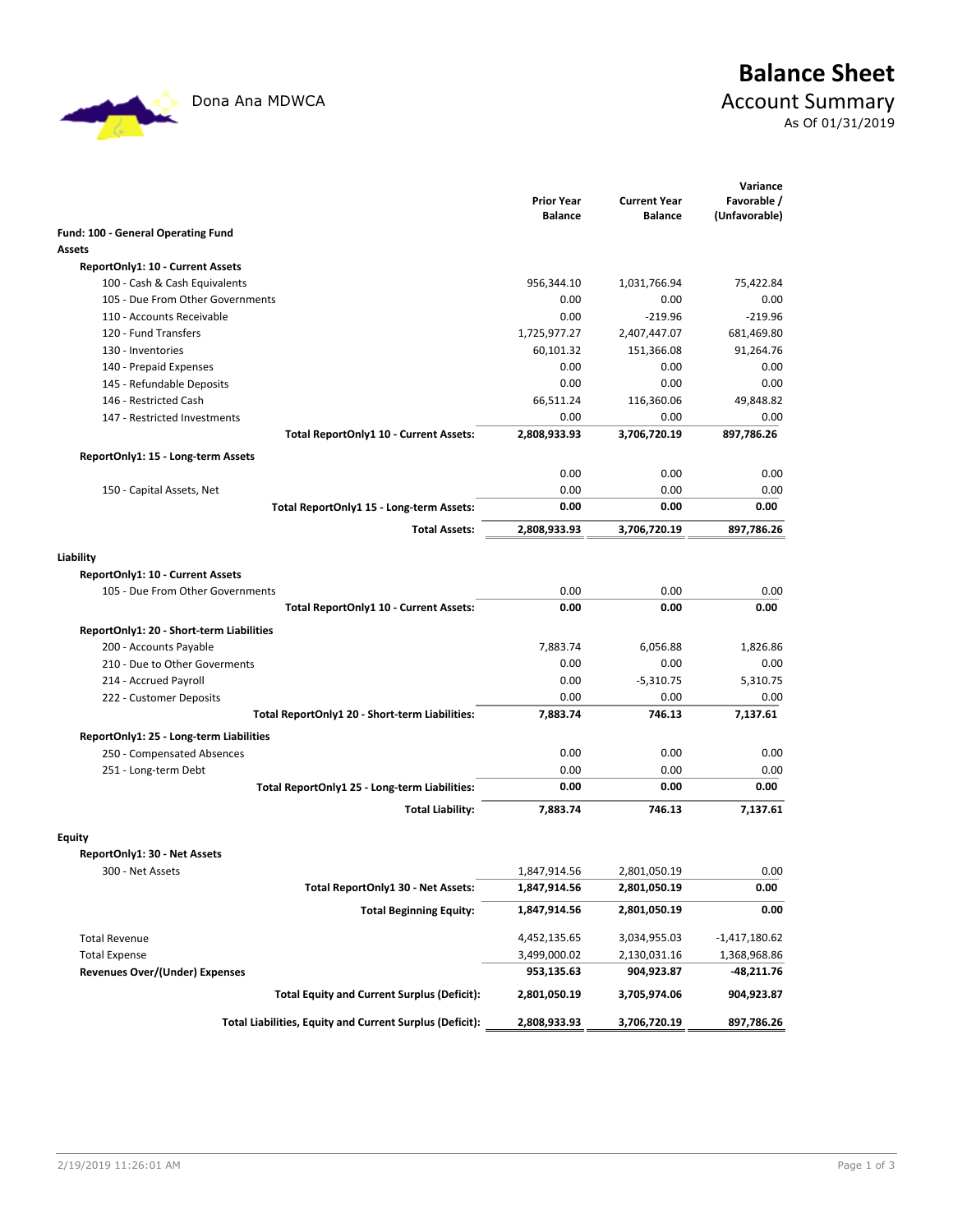### **Balance Sheet As Of 01/31/2019**

|                                                          |                                     |                                       | Variance                     |
|----------------------------------------------------------|-------------------------------------|---------------------------------------|------------------------------|
|                                                          | <b>Prior Year</b><br><b>Balance</b> | <b>Current Year</b><br><b>Balance</b> | Favorable /<br>(Unfavorable) |
| Fund: 200 - Grant/Loan Fund                              |                                     |                                       |                              |
| Assets                                                   |                                     |                                       |                              |
| ReportOnly1: 10 - Current Assets                         |                                     |                                       |                              |
| 100 - Cash & Cash Equivalents                            | 0.00                                | 0.00                                  | 0.00                         |
| 105 - Due From Other Governments                         | 0.00                                | 0.00                                  | 0.00                         |
| 120 - Fund Transfers                                     | $-772,534.47$                       | $-1,042,279.82$                       | $-269,745.35$                |
| 146 - Restricted Cash                                    | 0.00                                | $-5,653.25$                           | $-5,653.25$                  |
| Total ReportOnly1 10 - Current Assets:                   | $-772,534.47$                       | $-1,047,933.07$                       | $-275,398.60$                |
| ReportOnly1: 15 - Long-term Assets                       |                                     |                                       |                              |
| 150 - Capital Assets, Net                                | 0.00                                | 0.00                                  | 0.00                         |
| Total ReportOnly1 15 - Long-term Assets:                 | 0.00                                | 0.00                                  | 0.00                         |
| <b>Total Assets:</b>                                     | -772,534.47                         | $-1,047,933.07$                       | $-275,398.60$                |
| Liability                                                |                                     |                                       |                              |
| ReportOnly1: 20 - Short-term Liabilities                 |                                     |                                       |                              |
| 200 - Accounts Payable                                   | 0.00                                | 0.00                                  | 0.00                         |
| Total ReportOnly1 20 - Short-term Liabilities:           | 0.00                                | 0.00                                  | 0.00                         |
| ReportOnly1: 25 - Long-term Liabilities                  |                                     |                                       |                              |
| 251 - Long-term Debt                                     | 0.00                                | 0.00                                  | 0.00                         |
| Total ReportOnly1 25 - Long-term Liabilities:            | 0.00                                | 0.00                                  | 0.00                         |
| <b>Total Liability:</b>                                  | 0.00                                | 0.00                                  | 0.00                         |
| Equity                                                   |                                     |                                       |                              |
| ReportOnly1: 30 - Net Assets                             |                                     |                                       |                              |
| 300 - Net Assets                                         | -685,366.78                         | $-772,534.47$                         | 0.00                         |
| Total ReportOnly1 30 - Net Assets:                       | -685,366.78                         | $-772,534.47$                         | 0.00                         |
| <b>Total Beginning Equity:</b>                           | -685,366.78                         | -772,534.47                           | 0.00                         |
| <b>Total Revenue</b>                                     | 1,644,745.58                        | 1,898,105.38                          | 253,359.80                   |
| <b>Total Expense</b>                                     | 1,731,913.27                        | 2,173,503.98                          | $-441,590.71$                |
| <b>Revenues Over/(Under) Expenses</b>                    | $-87,167.69$                        | -275,398.60                           | $-188,230.91$                |
| <b>Total Equity and Current Surplus (Deficit):</b>       | -772,534.47                         | -1,047,933.07                         | $-275,398.60$                |
| Total Liabilities, Equity and Current Surplus (Deficit): | -772,534.47                         | $-1,047,933.07$                       | -275,398.60                  |
|                                                          |                                     |                                       |                              |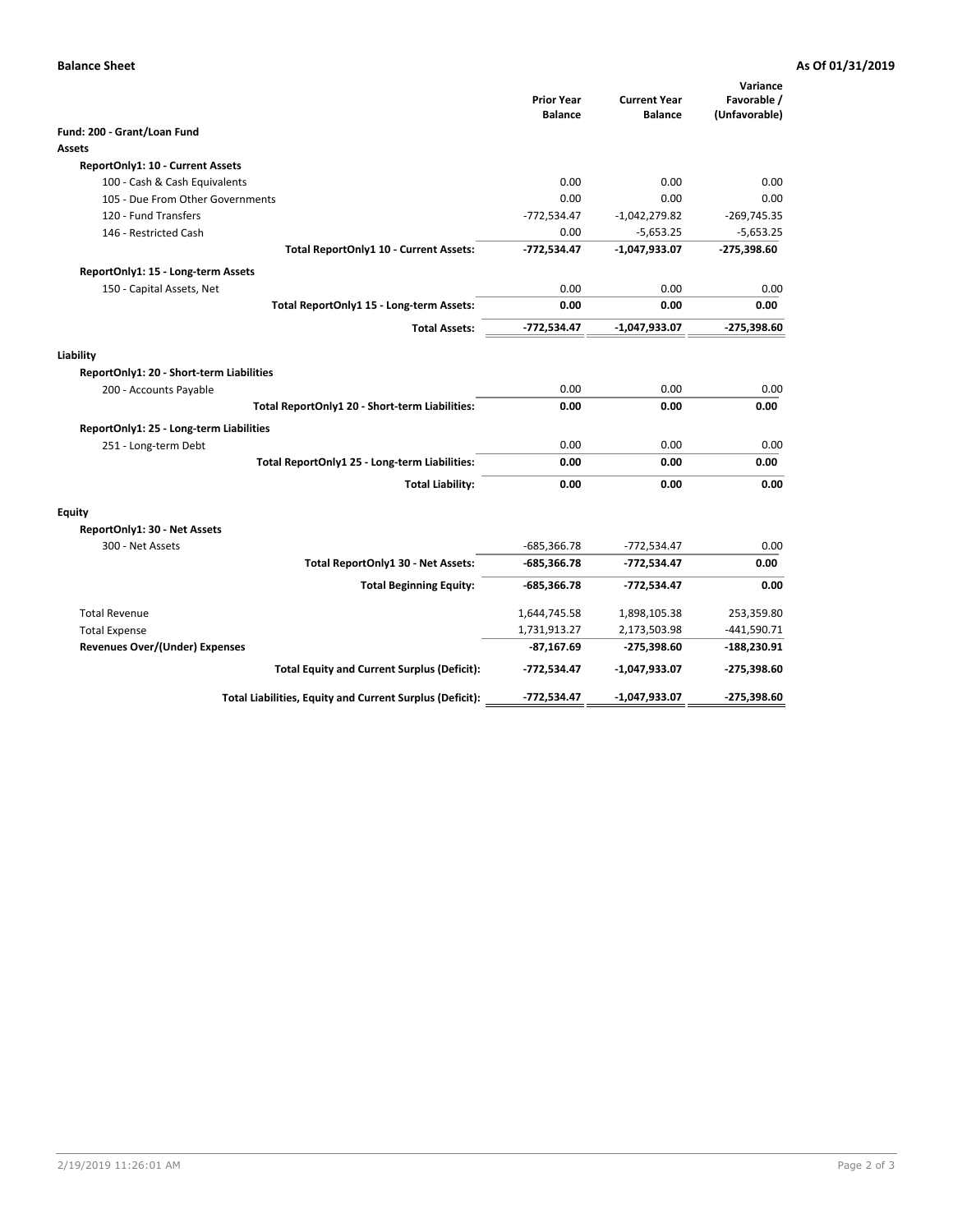### **Balance Sheet As Of 01/31/2019**

|                                                       |                                                          | <b>Prior Year</b><br><b>Balance</b> | <b>Current Year</b><br><b>Balance</b> | Variance<br>Favorable /<br>(Unfavorable) |
|-------------------------------------------------------|----------------------------------------------------------|-------------------------------------|---------------------------------------|------------------------------------------|
| <b>Fund: 900 - Restricted Reserve Fund</b>            |                                                          |                                     |                                       |                                          |
| Assets                                                |                                                          |                                     |                                       |                                          |
| ReportOnly1: 10 - Current Assets                      |                                                          |                                     |                                       |                                          |
| 100 - Cash & Cash Equivalents                         |                                                          | 0.00                                | 0.00                                  | 0.00                                     |
| 110 - Accounts Receivable                             |                                                          | 0.00                                | 0.00                                  | 0.00                                     |
| 120 - Fund Transfers                                  |                                                          | $-953,442.80$                       | $-1,365,167.25$                       | $-411,724.45$                            |
| 146 - Restricted Cash                                 |                                                          | 0.00                                | 0.00                                  | 0.00                                     |
| 147 - Restricted Investments                          |                                                          | 1,656,809.28                        | 1,668,898.01                          | 12,088.73                                |
|                                                       | Total ReportOnly1 10 - Current Assets:                   | 703,366.48                          | 303,730.76                            | -399,635.72                              |
|                                                       | <b>Total Assets:</b>                                     | 703,366.48                          | 303,730.76                            | $-399,635.72$                            |
| Liability<br>ReportOnly1: 20 - Short-term Liabilities |                                                          |                                     |                                       |                                          |
|                                                       |                                                          |                                     | 0.00                                  |                                          |
| 200 - Accounts Payable                                |                                                          | 0.00                                |                                       | 0.00                                     |
|                                                       | Total ReportOnly1 20 - Short-term Liabilities:           | 0.00                                | 0.00                                  | 0.00                                     |
|                                                       | <b>Total Liability:</b>                                  | 0.00                                | 0.00                                  | 0.00                                     |
| Equity                                                |                                                          |                                     |                                       |                                          |
| ReportOnly1: 30 - Net Assets                          |                                                          |                                     |                                       |                                          |
| 300 - Net Assets                                      |                                                          | 765,066.65                          | 703,366.48                            | 0.00                                     |
|                                                       | Total ReportOnly1 30 - Net Assets:                       | 765,066.65                          | 703,366.48                            | 0.00                                     |
|                                                       | <b>Total Beginning Equity:</b>                           | 765,066.65                          | 703,366.48                            | 0.00                                     |
| <b>Total Expense</b>                                  |                                                          | 61,700.17                           | 399,635.72                            | $-337,935.55$                            |
| <b>Revenues Over/(Under) Expenses</b>                 |                                                          | $-61,700.17$                        | -399,635.72                           | $-337,935.55$                            |
|                                                       | <b>Total Equity and Current Surplus (Deficit):</b>       | 703,366.48                          | 303,730.76                            | -399,635.72                              |
|                                                       | Total Liabilities, Equity and Current Surplus (Deficit): | 703,366.48                          | 303,730.76                            | -399,635.72                              |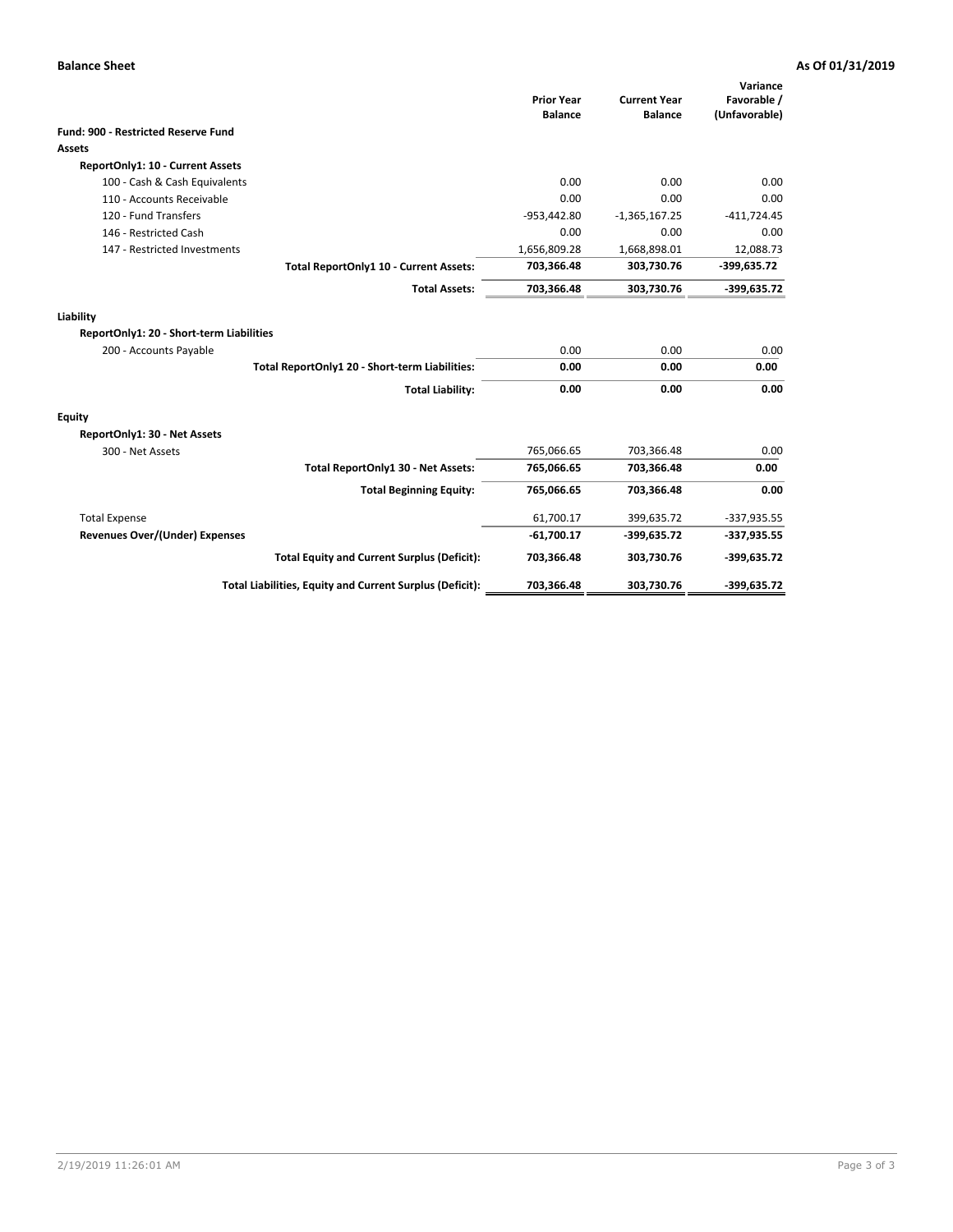## **Income Statement**

## Dona Ana MDWCA **Group Summary**

For Fiscal: FY 2018 - 2019 Period Ending: 01/31/2019

| FedRpt2                                    |                                                       | Original<br><b>Total Budget</b> | Current<br><b>Total Budget</b> | <b>MTD Activity</b> | <b>YTD Activity</b> | <b>Budget</b><br>Remaining |
|--------------------------------------------|-------------------------------------------------------|---------------------------------|--------------------------------|---------------------|---------------------|----------------------------|
| Fund: 100 - General Operating Fund         |                                                       |                                 |                                |                     |                     |                            |
| Revenue                                    |                                                       |                                 |                                |                     |                     |                            |
| 400 - Water Sales                          |                                                       | 4,210,000.00                    | 4,210,000.00                   | 298,936.94          | 2,644,144.53        | 1,565,855.47               |
| 405 - Pntly/Disconnects                    |                                                       | 146,900.00                      | 146,900.00                     | 13,716.52           | 107,513.91          | 39,386.09                  |
| 410 - Installations                        |                                                       | 619,168.00                      | 619,168.00                     | 22,217.81           | 243,503.70          | 375,664.30                 |
| 430 - Miscellaneous                        |                                                       | 71,700.00                       | 71,700.00                      | 1,997.25            | 20,845.38           | 50,854.62                  |
| 700 - Investment / Interest                |                                                       | 20,000.00                       | 20,000.00                      | 2,009.23            | 18,947.51           | 1,052.49                   |
|                                            | <b>Revenue Total:</b>                                 | 5,067,768.00                    | 5,067,768.00                   | 338,877.75          | 3,034,955.03        | 2,032,812.97               |
| <b>Expense</b>                             |                                                       |                                 |                                |                     |                     |                            |
| 500 - Salaries/Benefits                    |                                                       | 1,301,100.00                    | 1,301,100.00                   | 81,714.58           | 620,504.33          | 680,595.67                 |
| 510 - Tax / Insurance                      |                                                       | 331,500.00                      | 331,500.00                     | 17,196.12           | 225,658.62          | 105,841.38                 |
| 515 - Utilities/Fuel/Oil                   |                                                       | 385,300.00                      | 385,300.00                     | 17,943.51           | 182,842.51          | 202,457.49                 |
| 520 - Supplies/Expense                     |                                                       | 1,080,070.00                    | 1,080,070.00                   | 40,878.55           | 409,413.37          | 670,656.63                 |
| 525 - Debt Services                        |                                                       | 584,000.00                      | 584,000.00                     | 29,293.37           | 273,252.65          | 310,747.35                 |
| 530 - Interest                             |                                                       | 240,000.00                      | 240,000.00                     | 6,799.90            | 100,462.30          | 139,537.70                 |
| 540 - Dues, Fees, permits, and licenses    |                                                       | 77,720.00                       | 77,720.00                      | 0.00                | 4,600.00            | 73,120.00                  |
| 570 - Office and administrative expense    |                                                       | 109,500.00                      | 109,500.00                     | 9,248.00            | 64,295.10           | 45,204.90                  |
| 580 - Professional fees                    |                                                       | 280,400.00                      | 280,400.00                     | 12,054.08           | 105,762.85          | 174,637.15                 |
| 590 - Repairs and maintenance              |                                                       | 0.00                            | 0.00                           | 0.00                | 1,451.85            | $-1,451.85$                |
| 620 - Other operating expenses             |                                                       | 174,000.00                      | 174,000.00                     | 0.00                | 42,667.58           | 131,332.42                 |
| 640 - Capital expenditues                  |                                                       | 100,000.00                      | 100,000.00                     | 0.00                | 99,120.00           | 880.00                     |
|                                            | <b>Expense Total:</b>                                 | 4,663,590.00                    | 4,663,590.00                   | 215,128.11          | 2,130,031.16        | 2,533,558.84               |
|                                            | Fund: 100 - General Operating Fund Surplus (Deficit): | 404,178.00                      | 404,178.00                     | 123,749.64          | 904,923.87          | -500,745.87                |
|                                            |                                                       |                                 |                                |                     |                     |                            |
| Fund: 200 - Grant/Loan Fund                |                                                       |                                 |                                |                     |                     |                            |
| Revenue                                    |                                                       |                                 |                                |                     |                     |                            |
| 650 - Grant/Loan Revenue                   |                                                       | 5,000,000.00                    | 5,000,000.00                   | 0.00                | 1,898,105.38        | 3,101,894.62               |
|                                            | <b>Revenue Total:</b>                                 | 5,000,000.00                    | 5,000,000.00                   | 0.00                | 1,898,105.38        | 3,101,894.62               |
| <b>Expense</b>                             |                                                       |                                 |                                |                     |                     |                            |
| 660 - Grant/Loan Expense                   |                                                       | 5,000,000.00                    | 5,000,000.00                   | 312,094.29          | 2,173,503.98        | 2,826,496.02               |
|                                            | <b>Expense Total:</b>                                 | 5,000,000.00                    | 5,000,000.00                   | 312,094.29          | 2,173,503.98        | 2,826,496.02               |
|                                            | Fund: 200 - Grant/Loan Fund Surplus (Deficit):        | 0.00                            | 0.00                           | -312,094.29         | -275,398.60         | 275,398.60                 |
| <b>Fund: 900 - Restricted Reserve Fund</b> |                                                       |                                 |                                |                     |                     |                            |
| <b>Expense</b>                             |                                                       |                                 |                                |                     |                     |                            |
| 520 - Supplies/Expense                     |                                                       | 301,000.00                      | 301,000.00                     | 0.00                | 358,318.61          | $-57,318.61$               |
| 660 - Grant/Loan Expense                   |                                                       | 100,000.00                      | 100,000.00                     | 0.00                | 41,317.11           | 58,682.89                  |
|                                            | <b>Expense Total:</b>                                 | 401,000.00                      | 401,000.00                     | 0.00                | 399,635.72          | 1,364.28                   |
|                                            | Fund: 900 - Restricted Reserve Fund Total:            | 401,000.00                      | 401,000.00                     | 0.00                | 399,635.72          | 1,364.28                   |
|                                            | <b>Total Surplus (Deficit):</b>                       | 3,178.00                        | 3,178.00                       | $-188,344.65$       | 229,889.55          |                            |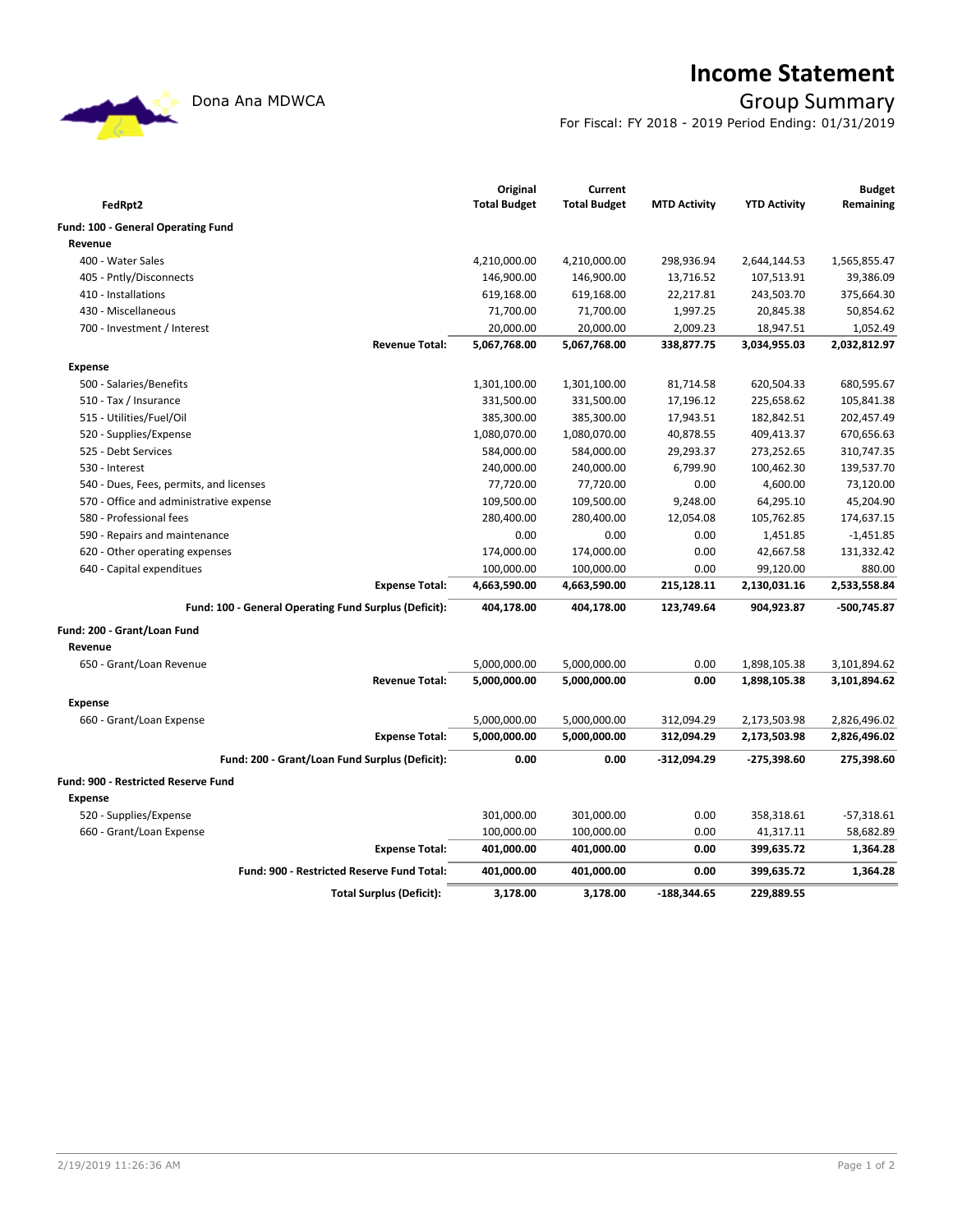## **Fund Summary**

| Fund                            | Original<br><b>Total Budget</b> | Current<br><b>Total Budget</b> | <b>MTD Activity</b> | <b>YTD Activity</b> | <b>Budget</b><br>Remaining |
|---------------------------------|---------------------------------|--------------------------------|---------------------|---------------------|----------------------------|
| 100 - General Operating Fund    | 404.178.00                      | 404.178.00                     | 123.749.64          | 904.923.87          | -500.745.87                |
| 200 - Grant/Loan Fund           | 0.00                            | 0.00                           | $-312.094.29$       | -275,398.60         | 275,398.60                 |
| 900 - Restricted Reserve Fund   | $-401.000.00$                   | $-401.000.00$                  | 0.00                | $-399.635.72$       | $-1,364.28$                |
| <b>Total Surplus (Deficit):</b> | 3.178.00                        | 3,178.00                       | -188.344.65         | 229,889.55          |                            |